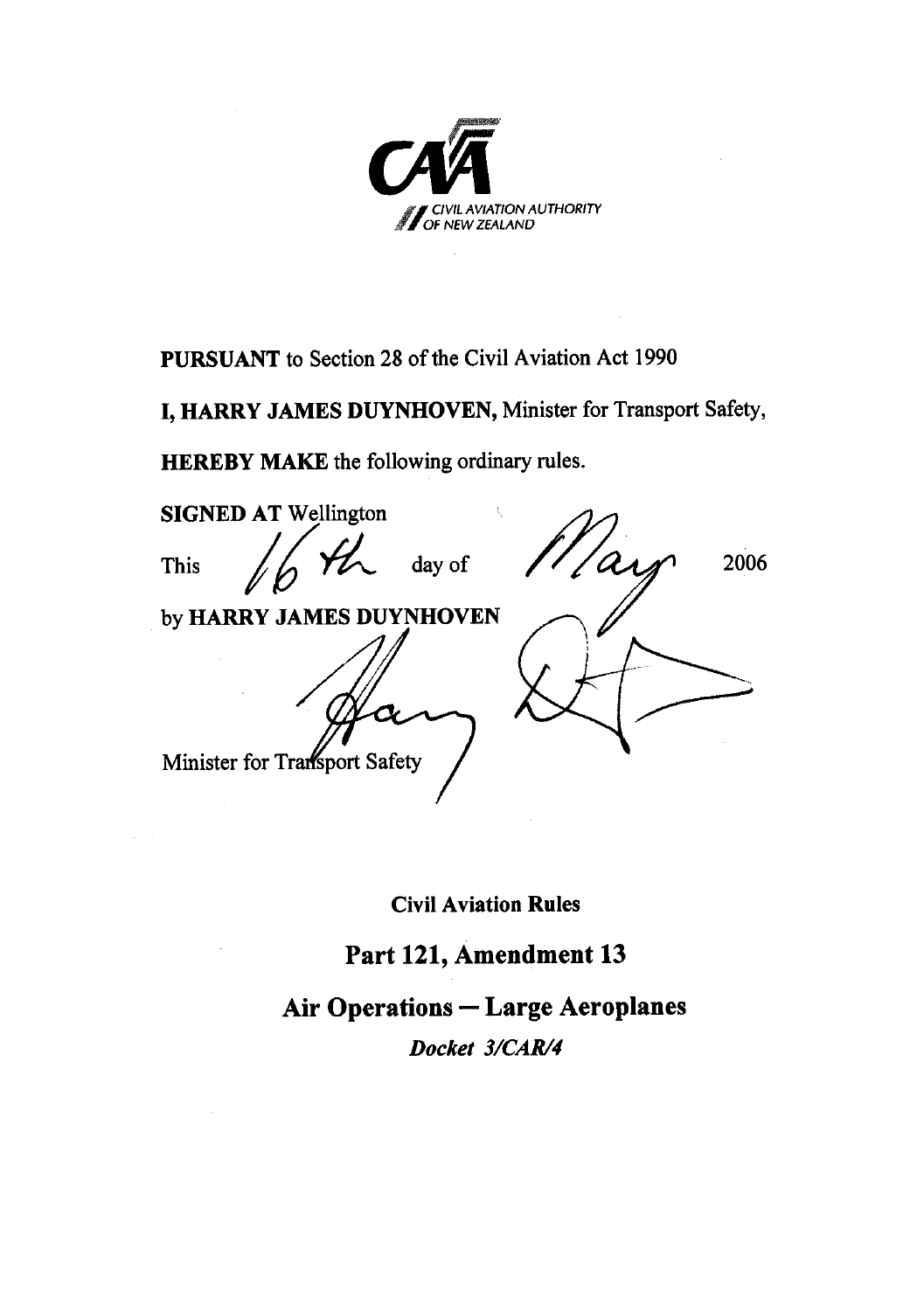## **Content**

| <b>Part 121</b> | Air Operations - Large Aeroplanes                          | 7  |
|-----------------|------------------------------------------------------------|----|
|                 | <b>Subpart A - General</b>                                 | 7  |
| 121.11          |                                                            |    |
|                 | <b>Subpart B - Flight Operations</b>                       | 7  |
| 121.55          |                                                            |    |
|                 | Subpart C - Operating Limitations and Weather Requirements | 8  |
|                 |                                                            |    |
|                 |                                                            |    |
|                 | <b>Subpart E - Weight and Balance</b>                      | 9  |
|                 |                                                            |    |
|                 | Subpart F - Instruments and Equipment                      | 10 |
| 121.363         |                                                            |    |
| 121.371         |                                                            |    |
| 121.373         |                                                            |    |
|                 | <b>Subpart G - Maintenance</b>                             | 11 |
| 121.403         |                                                            |    |
| 121.611         | Flight attendant crew member competency requirement  11    |    |
|                 | Subpart K - Fatigue of Flight Crew                         | 12 |
| 121.803         |                                                            |    |
| 121.805         |                                                            |    |
|                 | Subpart L - Manuals, Logs, and Records                     | 15 |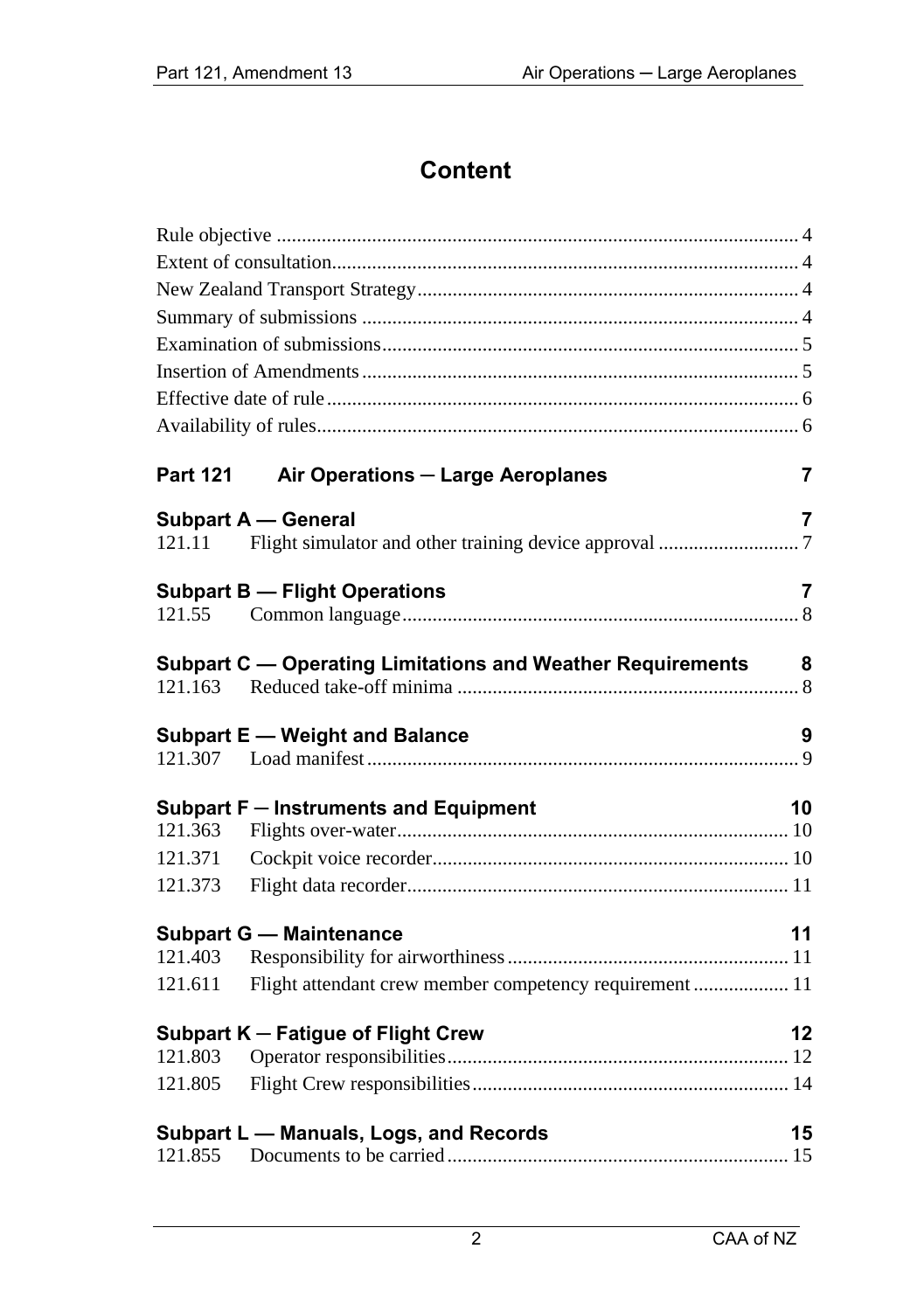| Appendix B – Instruments and Equipment Airworthiness Design |    |
|-------------------------------------------------------------|----|
| <b>Standards</b>                                            | 16 |
|                                                             |    |

| <b>Consultation Details</b> | 36 |
|-----------------------------|----|
|                             |    |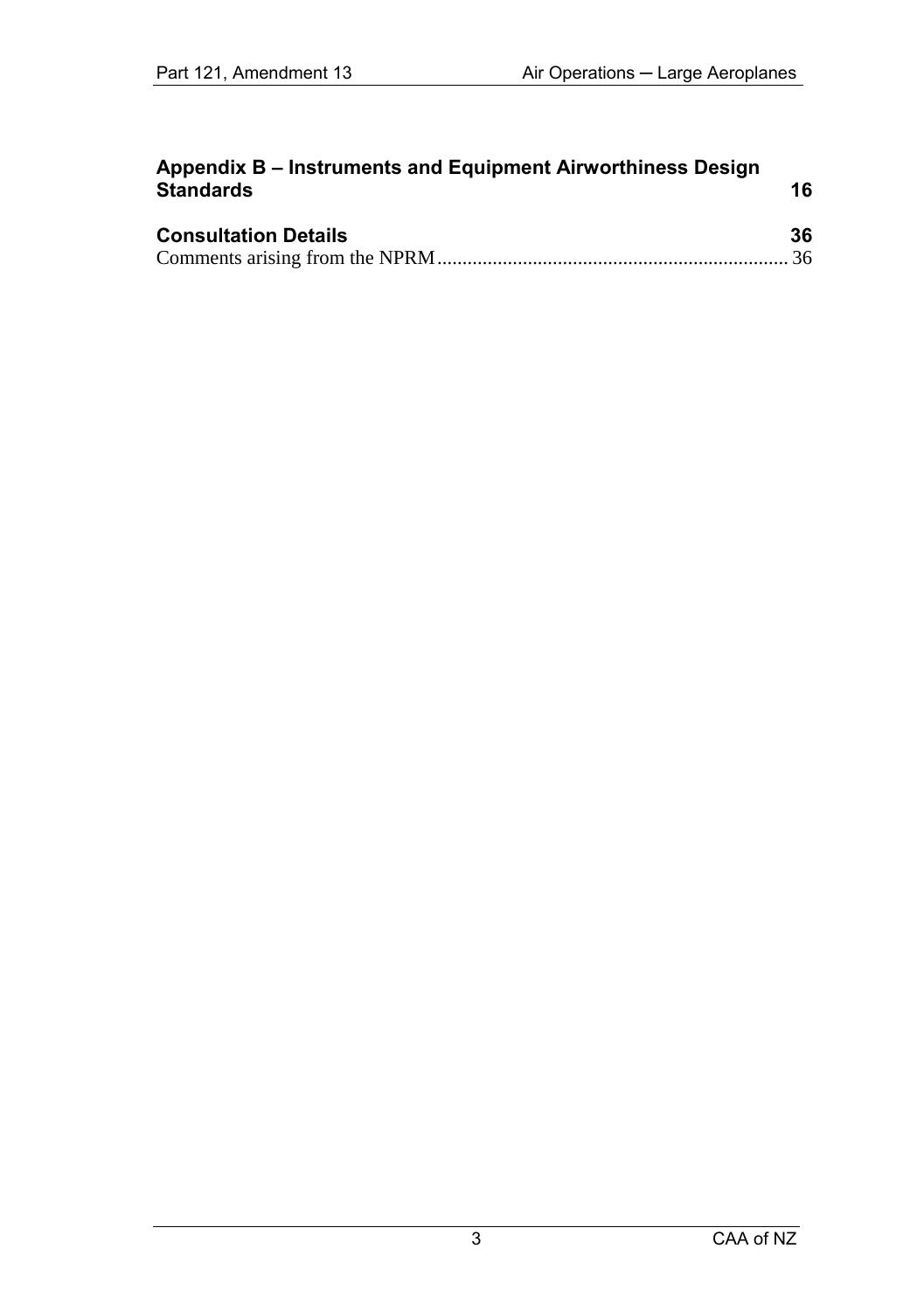## **Rule objective**

The objective of Amendment 13 to Part 121 is to make editorial and minor technical changes as part of a general rule fix up project and to update some of the specifications in Appendix B regarding flight data recorders.

### **Extent of consultation**

A Notice of Proposed Rulemaking, NPRM 05-07, containing the proposed changes to Part 121 was issued for public consultation under Docket 3/CAR/4 on 23 June 2005.

The publication of this NPRM was notified in the *Gazette* on 23 June 2005 and advertised in the daily newspapers in the five main provincial centres on 25 June 2005. The NPRM was published on the CAA web site and mailed to identified stakeholders including representative organisations who were considered likely to have an interest in the proposal.

A period of 37 days was allowed for comment on the proposed rule.

## **New Zealand Transport Strategy**

The development of the NPRM and the proposed rule changes takes into account the objectives of the New Zealand Transport Strategy (NZTS) and the provisions of the Civil Aviation Amendment Act (No 2) 2004.

## **Summary of submissions**

Nine written submissions were received on the NPRM. Three submissions were received on the proposed amendments to Part 121.

Air New Zealand commented on the changes to Flight Data Recorder parameters with their submission supported by the Aviation Industry Association and the Board of Airline Representatives New Zealand Incorporated. The Air New Zealand submission was supportive of the amendments to harmonize New Zealand Flight Data Recorder (FDR) parameters with those of the United States Federal Aviation Administration (FAA). However they were concerned that because the FAA is currently reviewing Flight Data Recorder parameters and has published a NPRM detailing these changes, the New Zealand rules may become different to the FAA regulations.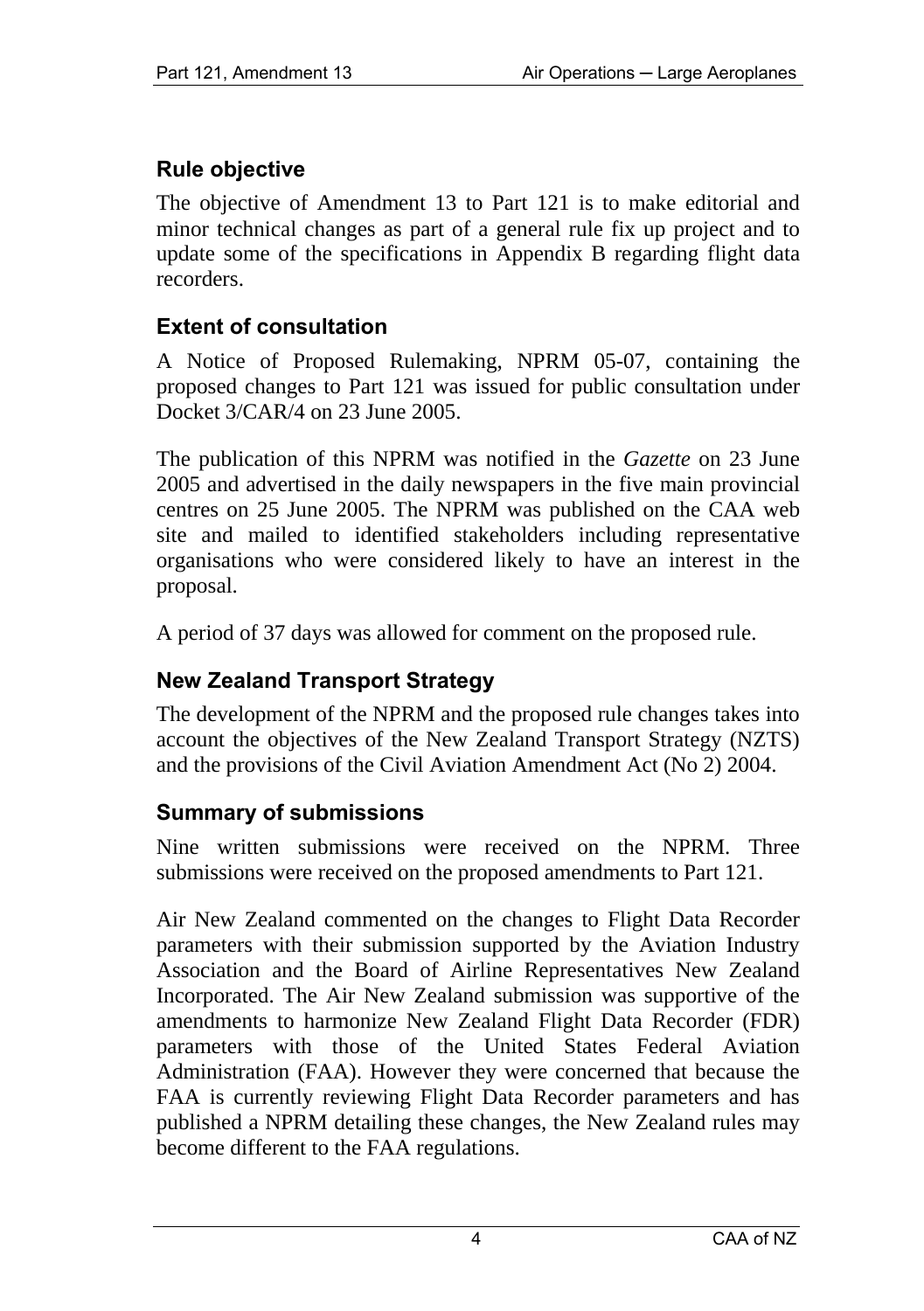Following contact with the FAA, who recommend proceeding with the proposed Omnibus changes, and internal CAA discussion, the CAA has proceeded with the changes proposed in the Omnibus NPRM to harmonise with the current FAA regulations.

The Air New Zealand submission also noted that some FDR parameters in the proposed rules did not align fully with the FAA parameters or contained wording errors. The CAA has amended these parameters as required.

Air New Zealand also commented that rule 121.163(b) only refers to runways published in the AIPNZ and recommended that the rule be amended for reduced takeoff minima operations at airports where the ICAO contracting state authorises reduced takeoff minima for the runway to be used. The CAA agreed and rule 121.163(b) has been amended accordingly.

These changes were notified in the Summary of Public Submissions which was published on the CAA web site on 25 October 2005.

During final rule drafting it was recognised that proposed changes to rule 121.55 unintentionally changed the rule requirement and as a result the proposed wording has been amended.

Proposed amendments to rule 121.93 were also removed during final rule drafting as the issue of fuel is being fully reviewed in a separate rule project.

The rule as amended was then referred to Parliament's Regulations Review Committee before being signed by the Minister for Transport Safety.

### **Examination of submissions**

Submissions may be examined by application to the Docket Clerk at the Civil Aviation Authority between 8:30 am and 4:30 pm on weekdays, except statutory holidays.

### **Insertion of Amendments**

The amendments to the rules in this Part are reflected by the revocation of the existing rule and the substitution of the new rule.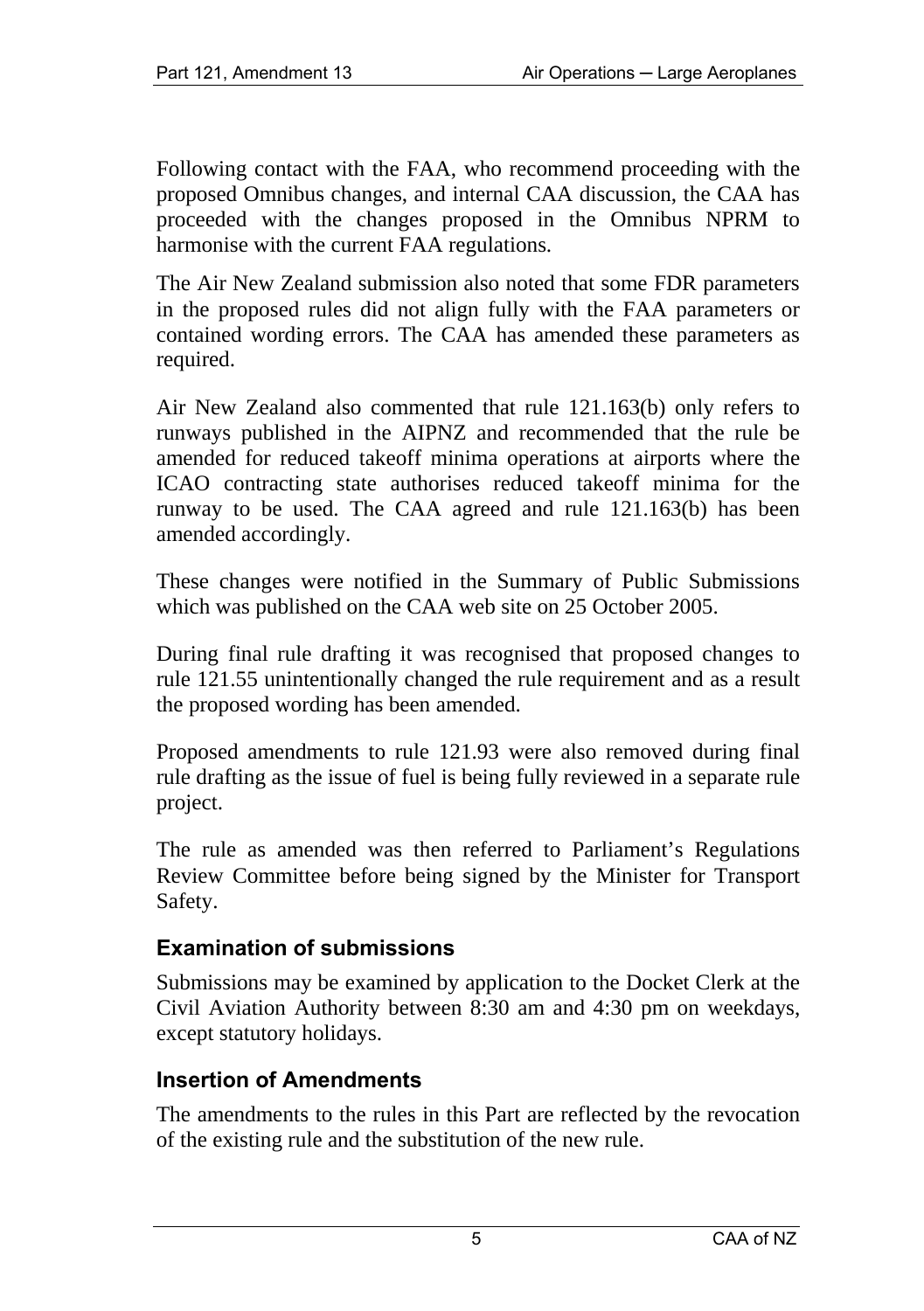### **Effective date of rule**

Amendment 13 to Part 121 comes into force on 22 June 2006.

### **Availability of rules**

Civil Aviation Rules are available from–

CAA web site: <http://www.caa.govt.nz/> Freephone: 0800 GET RULES (0800 438 785)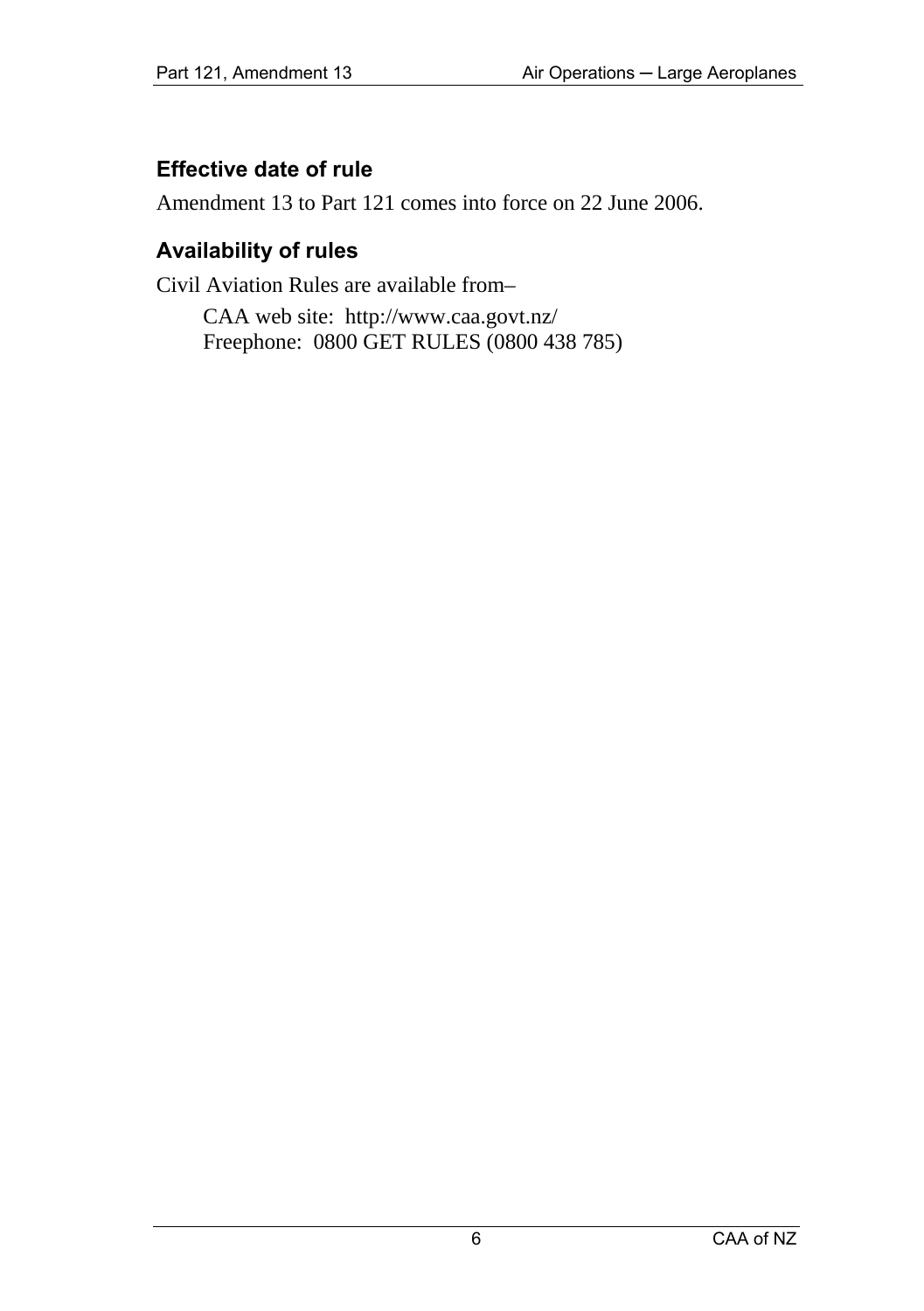## **Part 121 Air Operations — Large Aeroplanes**

## **Subpart A — General**

*Rule 121.11 is revoked and the following new rule is substituted:* 

#### **121.11 Flight simulator and other training device approval**

(a) A holder of an air operator certificate must ensure that each flight simulator, or training device, that is used in the certificate holder's training programme is specifically approved for—

- (1) use by the certificate holder; and
- (2) the aeroplane type and, if applicable, the particular variant within that type, for which the training or check is being conducted; and
- (3) the particular manoeuvre, procedure, or crew member function involved.

(b) The certificate holder must ensure that any flight simulator or any training device that is used to accrue flight credits—

- (1) maintains the performance, functional, and other characteristics that are required for approval; and
- (2) is modified to conform with any modification to the aeroplane being simulated that results in changes to performance, functional, or other characteristics required for approval; and
- (3) is given a daily functional pre-flight check before being used and any discrepancy is logged by the appropriate flight crew supervisor or instructor at the end of each training or check flight.

## **Subpart B — Flight Operations**

*Rule 121.55 is revoked and the following new rule is substituted:*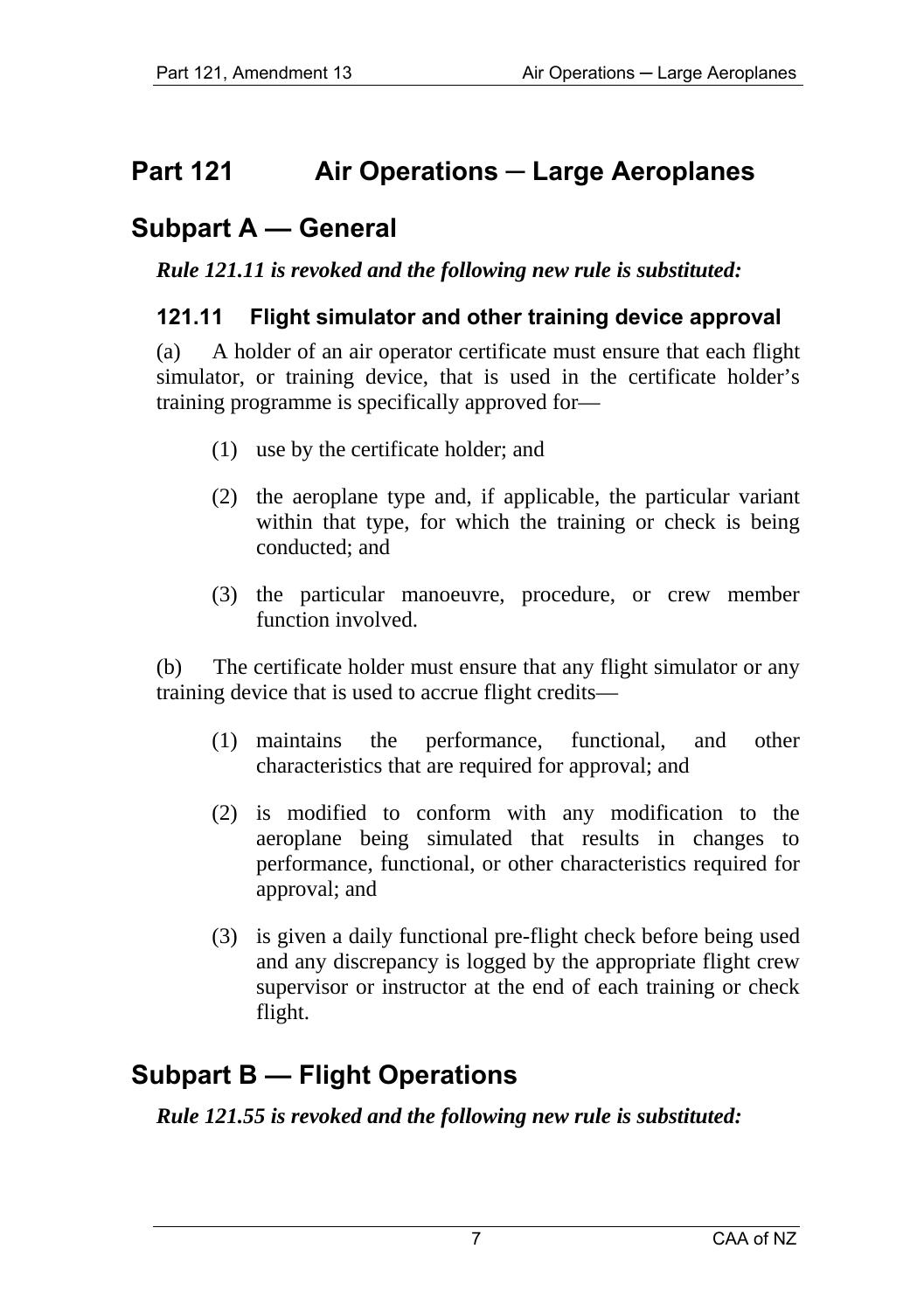### **121.55 Common language**

A holder of an air operator certificate must ensure that—

- (1) every crew member can communicate in a common language, with flight crew members being able to communicate in the English language; and
- (2) every operations person is able to understand the language in which the applicable parts of the certificate holder's exposition are written.

## **Subpart C — Operating Limitations and Weather Requirements**

#### *Rule 121.163 is revoked and the following new rule is substituted:*

### **121.163 Reduced take-off minima**

(a) A holder of an air operator certificate may operate an aircraft at lower take-off minima than that prescribed in rule 91.413(f) provided the certificate holder ensures that the operation is conducted in accordance with the reduced minima take-off procedure specified in the certificate holder's exposition.

- (b) The reduced take-off minima procedure must require that—
	- (1) the pilot-in-command and the second-in-command are qualified for reduced minima take-offs in accordance with rule 121.515; and
	- (2) the runway to be used has centre-line marking or centre-line lighting; and
	- (3) the instrument approach and departure procedure published in the AIP for the runway to be used authorises reduced takeoff minima; and
	- (4) if the aeroplane is a two-engine propeller-driven aeroplane, the aeroplane is equipped with an operative auto-feather or auto-coarse system; and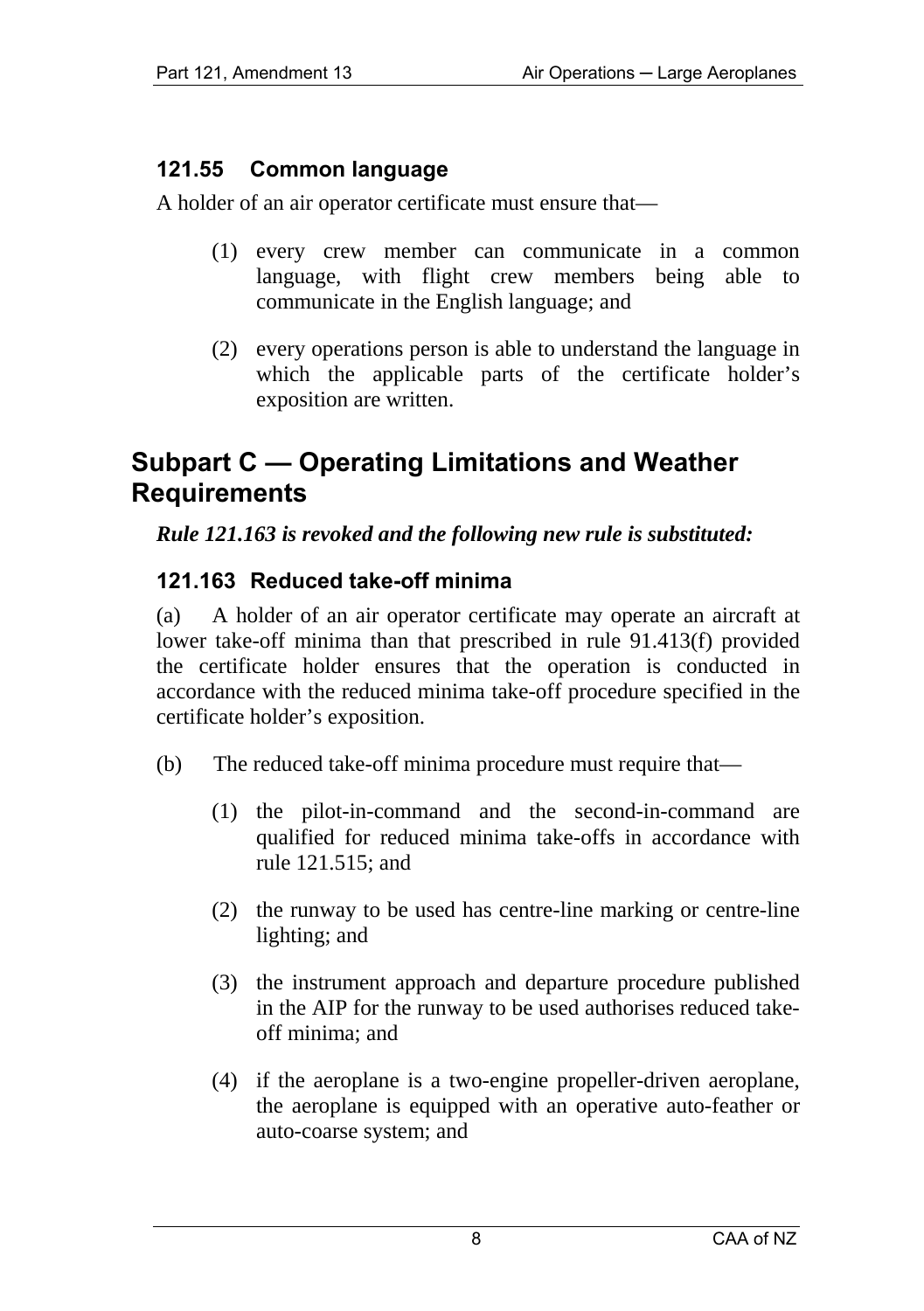- (5) the runway visibility is established using RVR; and
- (6) the method for observing and confirming that the required visibility exists for the take-off is acceptable to the Director.

# **Subpart E — Weight and Balance**

#### *Rule 121.307 is revoked and the following new rule is substituted:*

## **121.307 Load manifest**

A holder of an air operator certificate must ensure that —

- (1) a load manifest is completed before every air operation; and
- (2) the load manifest is certified by the pilot-in-command; and
- (3) the following details are accurately recorded on the load manifest:
	- (i) the name of the pilot-in-command, except where this is recorded by the certificate holder in another document:
	- (ii) the date of the operation:
	- (iii) the aeroplane type and registration mark:
	- (iv) the name or identification of the departure and destination aerodromes:
	- (v) the flight number or estimated time of departure:
	- (vi) the surname and initial of every crew member and passenger, except where these details are recorded by the certificate holder in another document:
	- (vii) the total of, the aeroplane's empty weight, the weight of any removable equipment, the weight of consumables, and the weight of crew members: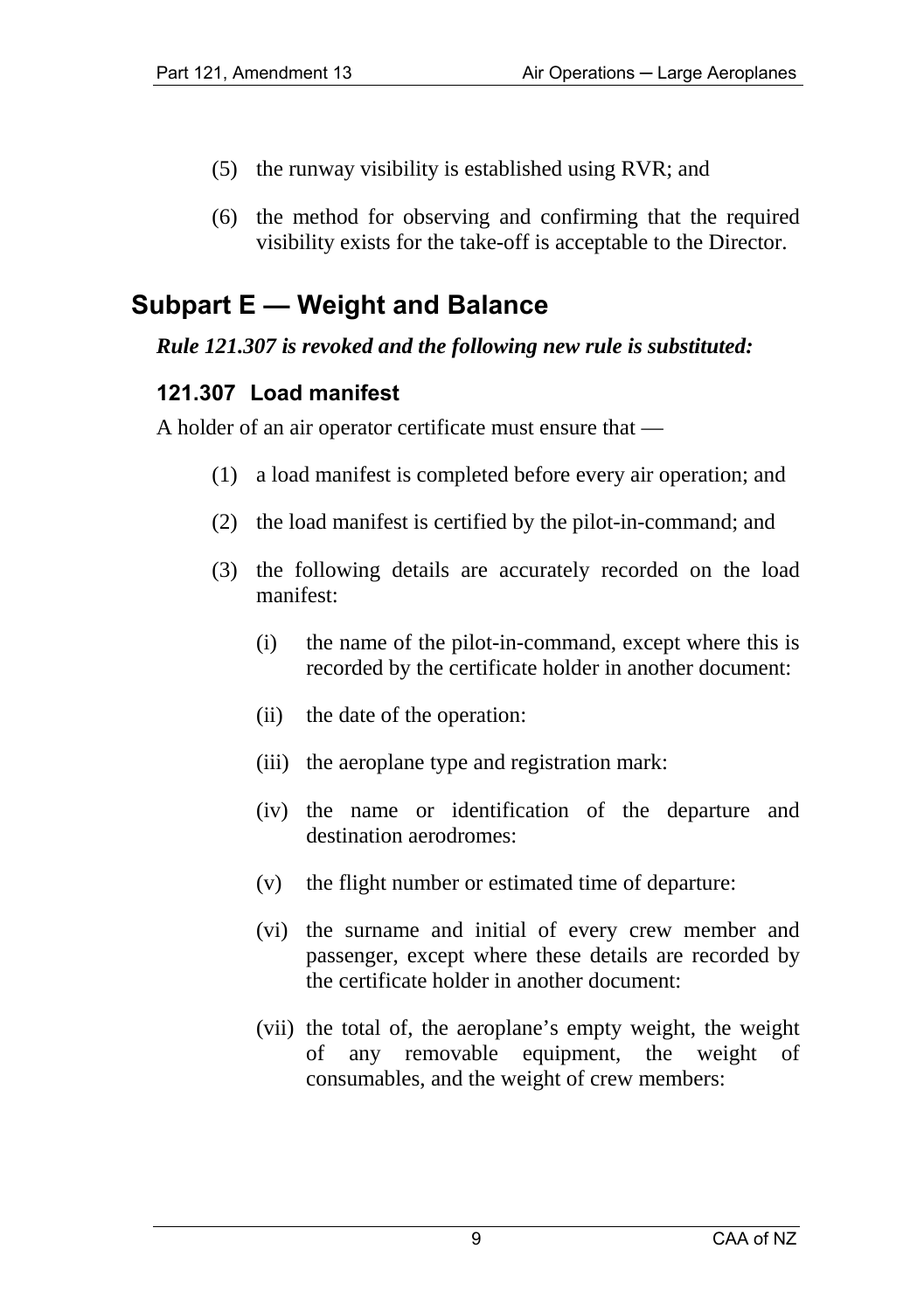- (viii) the total weight of passengers and their carry-on baggage, the total weight of goods, the total weight of checked baggage, and the total weight of usable fuel:
- (ix) the take-off weight of the aeroplane:
- (x) evidence that the centre of gravity of the aeroplane is within the limits specified in the flight manual, except where this is recorded by the certificate holder in another document:
- (xi) the maximum allowable weights for the operation including zero fuel weight, take-off weight, and landing weight:
- (xii) the total of any weight adjustment made under rule 121.303(f).

## **Subpart F ─ Instruments and Equipment**

*Rule 121.363 is revoked and the following new rule is substituted:* 

#### **121.363 Flights over-water**

A holder of an air operator certificate must ensure that each of the certificate holder's aeroplanes operated on an extended over-water operation is equipped with sufficient liferafts with buoyancy and overload capacity to accommodate every occupant of the aeroplane in the event of a loss of one liferaft of the largest rated capacity.

#### *Rule 121.371 is revoked and the following new rule is substituted:*

#### **121.371 Cockpit voice recorder**

A holder of an air operator certificate must ensure that each of the certificate holder's aeroplanes is equipped with a cockpit voice recorder.

#### *Rule 121.373 is revoked and the following new rule is substituted:*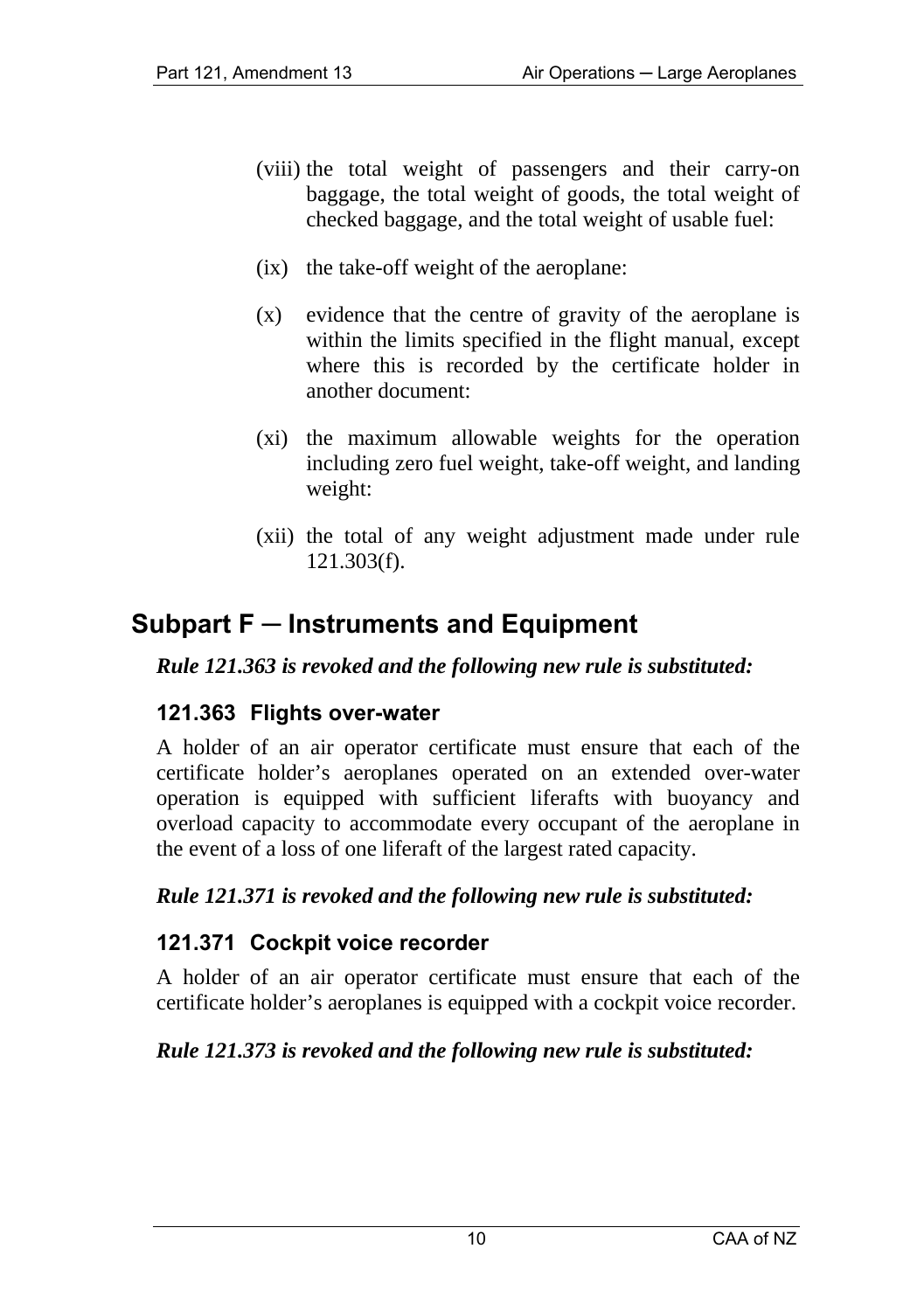## **121.373 Flight data recorder**

A holder of an air operator certificate must ensure that each of the certificate holder's aeroplanes is equipped with a flight data recorder.

## **Subpart G — Maintenance**

#### *Rule 121.403 is revoked and the following new rule is substituted:*

### **121.403 Responsibility for airworthiness**

(a) A holder of an air operator certificate is responsible for the airworthiness of the certificate holder's aeroplanes, including airframes, aircraft engines, propellers, appliances, emergency equipment, and parts.

(b) The certificate holder must have a maintenance programme for each aeroplane, aircraft engine, propeller, appliance, emergency equipment item, and part.

(c) The maintenance programme required by paragraph (b) must contain standards at least equivalent to Part 91, Subpart G and the manufacturer's maintenance programme.

(d) The certificate holder must ensure that maintenance performed on the certificate holder's aeroplanes is performed—

- (1) in accordance with the maintenance programme required by paragraph (b); and
- (2) by a maintenance organisation certificated in accordance with Part 145; or
- (3) for maintenance performed in another State under a technical arrangement with the State, by a maintenance organisation that is appropriately certificated and authorised by the State.

#### *Rule 121.611 is revoked and the following new rule is substituted:*

#### **121.611 Flight attendant crew member competency requirement**

A holder of an air operator certificate must not use a flight attendant, and a person must not serve as a flight attendant unless, within the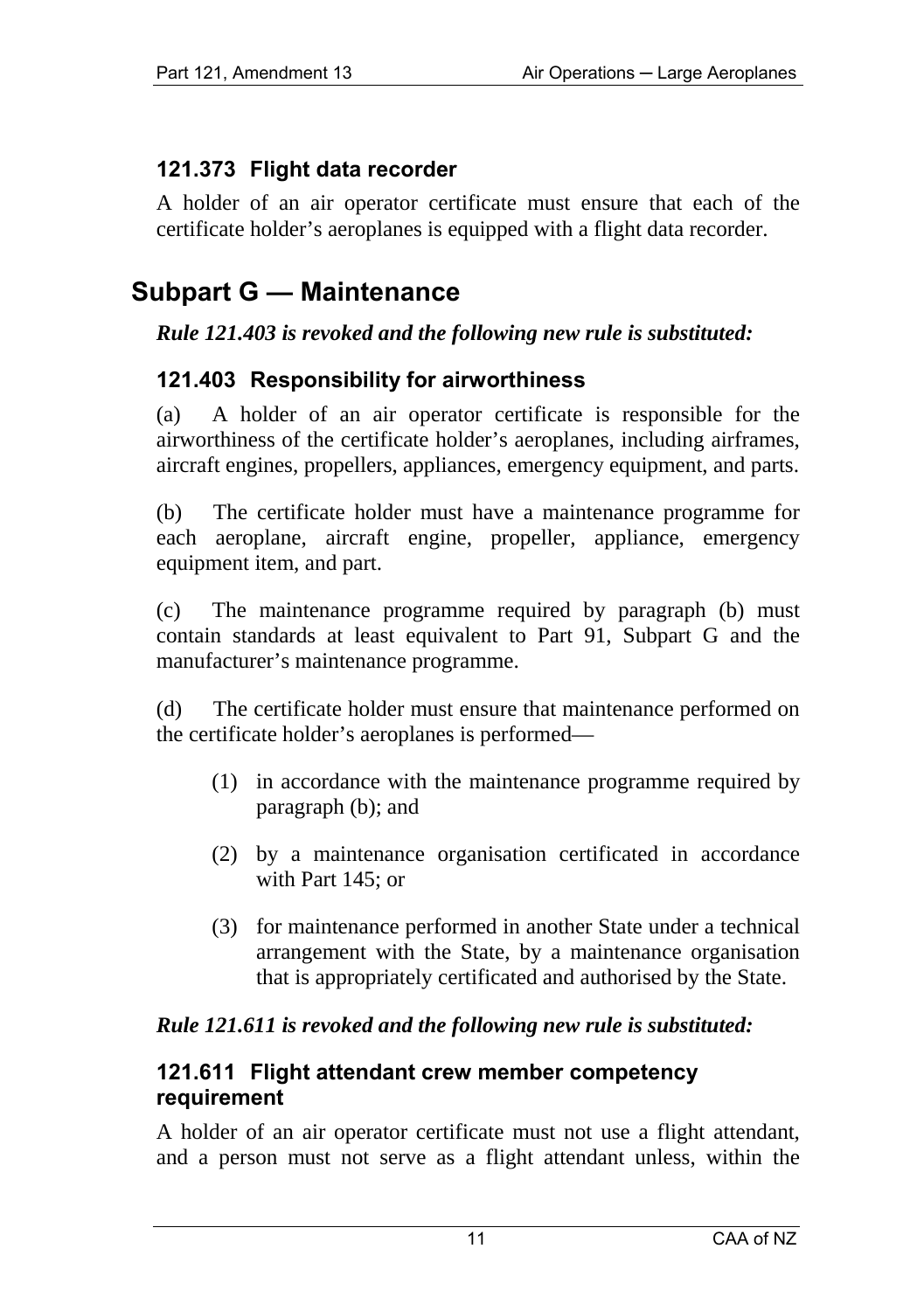immediately preceding 12 months, the certificate holder has determined by appropriate introduction and recurrent assessment, and flight check as may be appropriate, that the person has adequate knowledge and is competent in the following areas as appropriate to assigned duties and responsibilities—

- (1) authority of the pilot-in-command; and
- (2) passenger handling, including procedures to be followed in handling persons whose conduct might jeopardise safety; and
- (3) crew member assignments, functions, and responsibilities during emergencies, including evacuation of persons who may need assistance; and
- (4) briefing of passengers; and
- (5) use of cabin equipment and controls; and
- (6) location and operation of items of emergency equipment; and
- (7) location and operation of oxygen equipment; and
- (8) location and operation of every normal and emergency exit, including evacuation chutes and escape ropes; and
- (9) seating of a person who may need assistance; and
- (10) first aid; and
- (11) for a senior flight attendant and his or her deputy, ability to supervise a flight attendant carrying out his or her duties.

## **Subpart K ─ Fatigue of Flight Crew**

#### *Rule 121.803 is revoked and the following new rule is substituted:*

#### **121.803 Operator responsibilities**

(a) The operator of an aeroplane must not cause or permit an air operation to be performed with an aeroplane unless—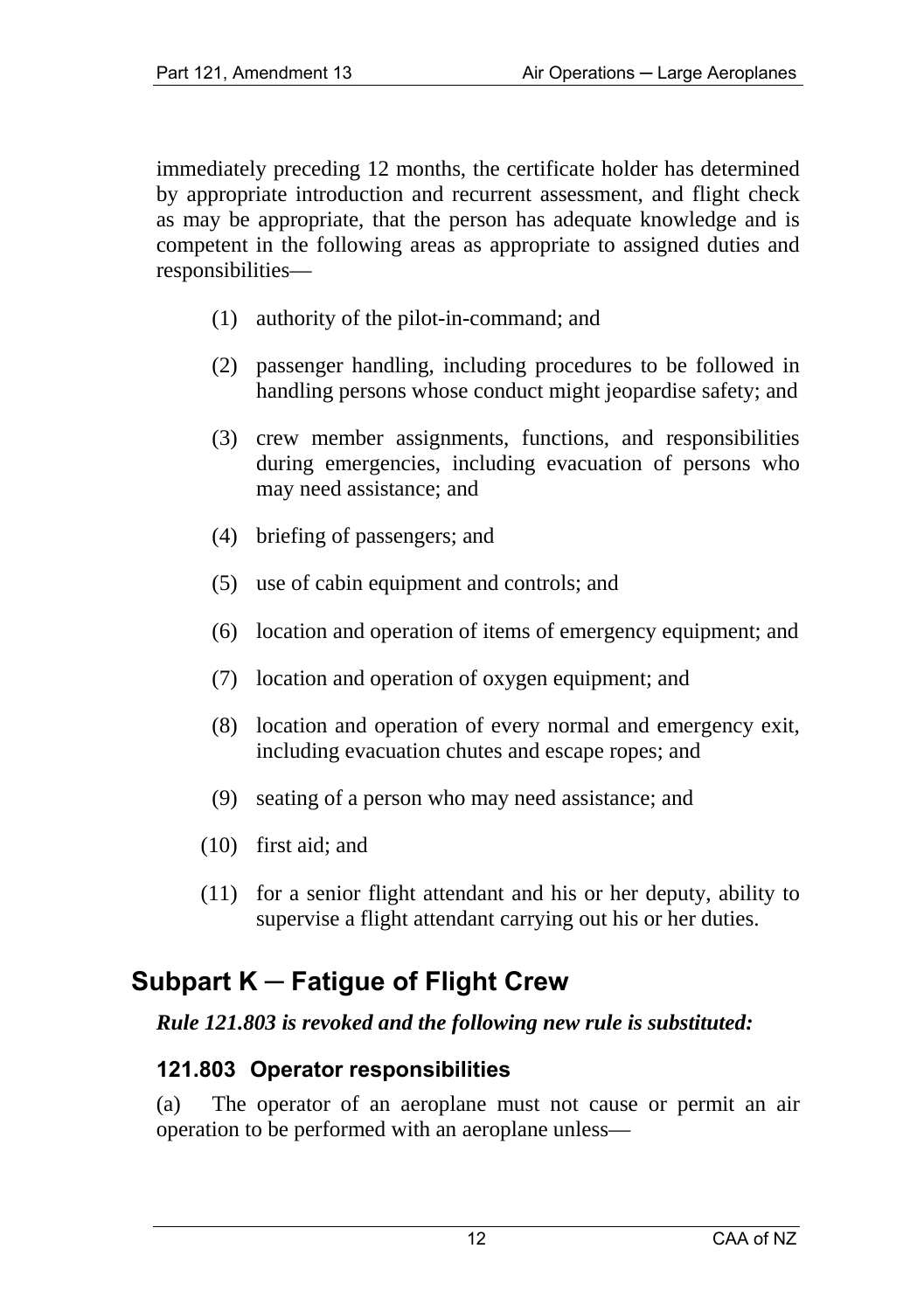- (1) a scheme has been established for the regulation of flight and duty times for every person flying as a flight crew member in the aeroplane; and
- (2) the scheme addresses the following factors where appropriate to the operator's type of operation:
	- (i) rest periods before flight:
	- (ii) acclimatisation:
	- (iii) time zones:
	- (iv) night operations:
	- (v) maximum number of sectors:
	- (vi) single pilot operations:
	- (vii) two pilot operations:
	- (viii) two pilots plus additional flight crew members:
	- (ix) flight crew members' qualifications:
	- (x) mixed duties:
	- (xi) dead-head transportation:
	- (xii) reserve or standby period:
	- (xiii) flight duty period:
	- (xiv) in-flight relief:
	- (xv) type of operation:
	- (xvi) cumulative duty time:
	- (xvii) cumulative flight time:
	- (xviii) discretionary increase in flight time limitation or flight duty limitation or both: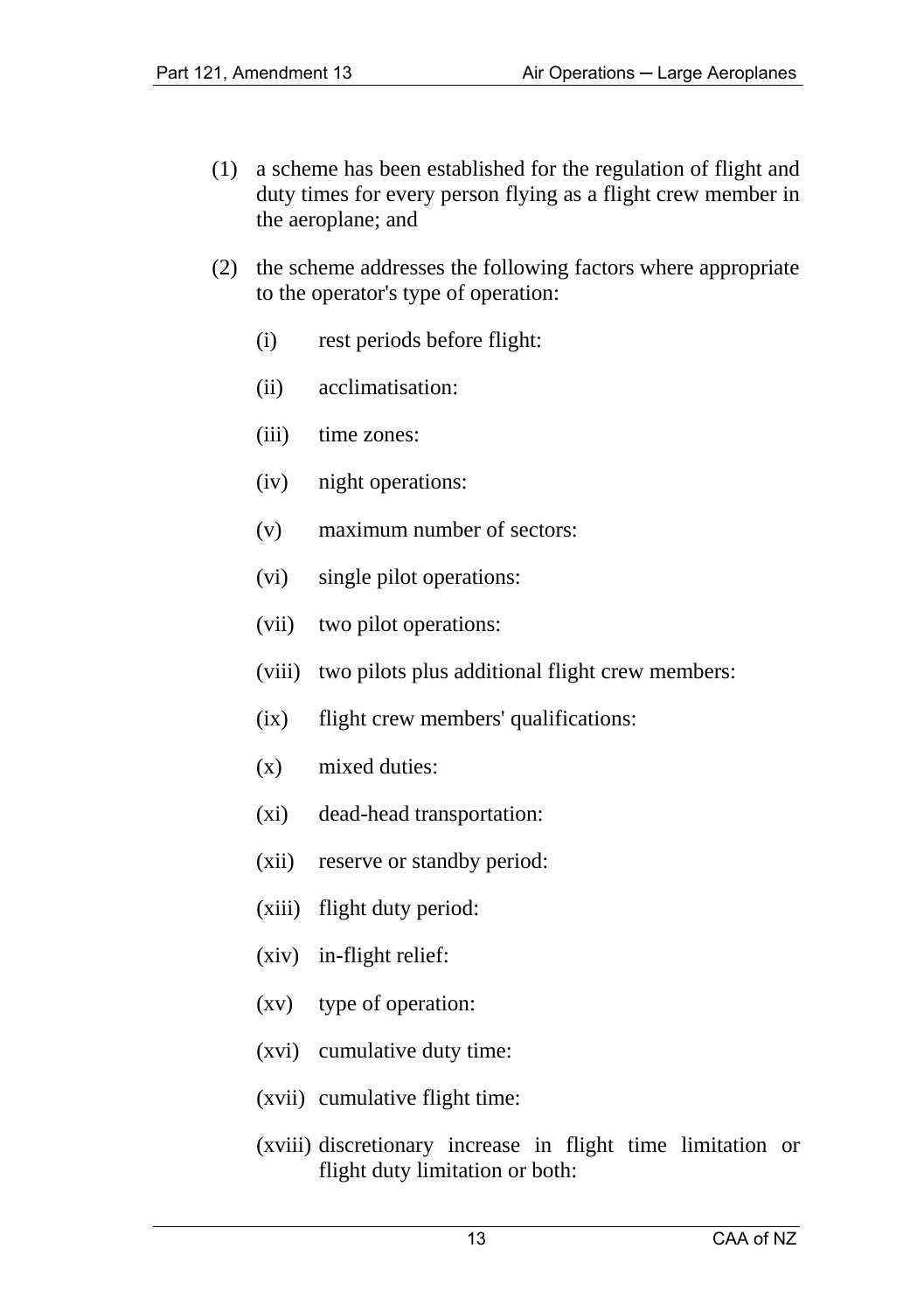- (xix) circadian rhythm:
- (xx) days off:
- (xxi) record-keeping; and
- (3) the scheme is acceptable to the Director.

(b) The operator of an aeroplane performing an air operation must not cause or permit a person to fly in the aeroplane as a flight crew member if the operator knows or has reason to believe that the person is suffering from, or, having regard to the circumstances of the flight to be undertaken, is likely to suffer from, such fatigue while they are so flying as may endanger the safety of the aeroplane or its occupants.

- (c) The operator of an aeroplane performing an air operation must—
	- (1) keep an accurate record of the flight time and duty time of each flight crew member flying in the aeroplane; and
	- (2) retain the flight time and duty time record required by paragraph  $(c)(1)$  for a period of 12 months from the date on which it was made.

#### *Rule 121.805 is revoked and the following new rule is substituted:*

## **121.805 Flight Crew responsibilities**

(a) A person must not act as a flight crew member of an aircraft performing an air operation if the person knows or suspects that he or she is suffering from, or, having regard to the circumstances of the flight to be undertaken, is likely to suffer from, such fatigue as may endanger the safety of the aircraft or its occupants.

(b) A flight crew member must not perform other hire or reward flight duties while employed, engaged, or contracted by an air operator when such flying in addition to that in an air operation exceeds the flight and duty time limitations prescribed in the scheme required by rule  $121.803(a)(1)$  relating to the flight crew member.

(c) A person must not act as a flight crew member of an aircraft performing an air operation unless the person has ensured that the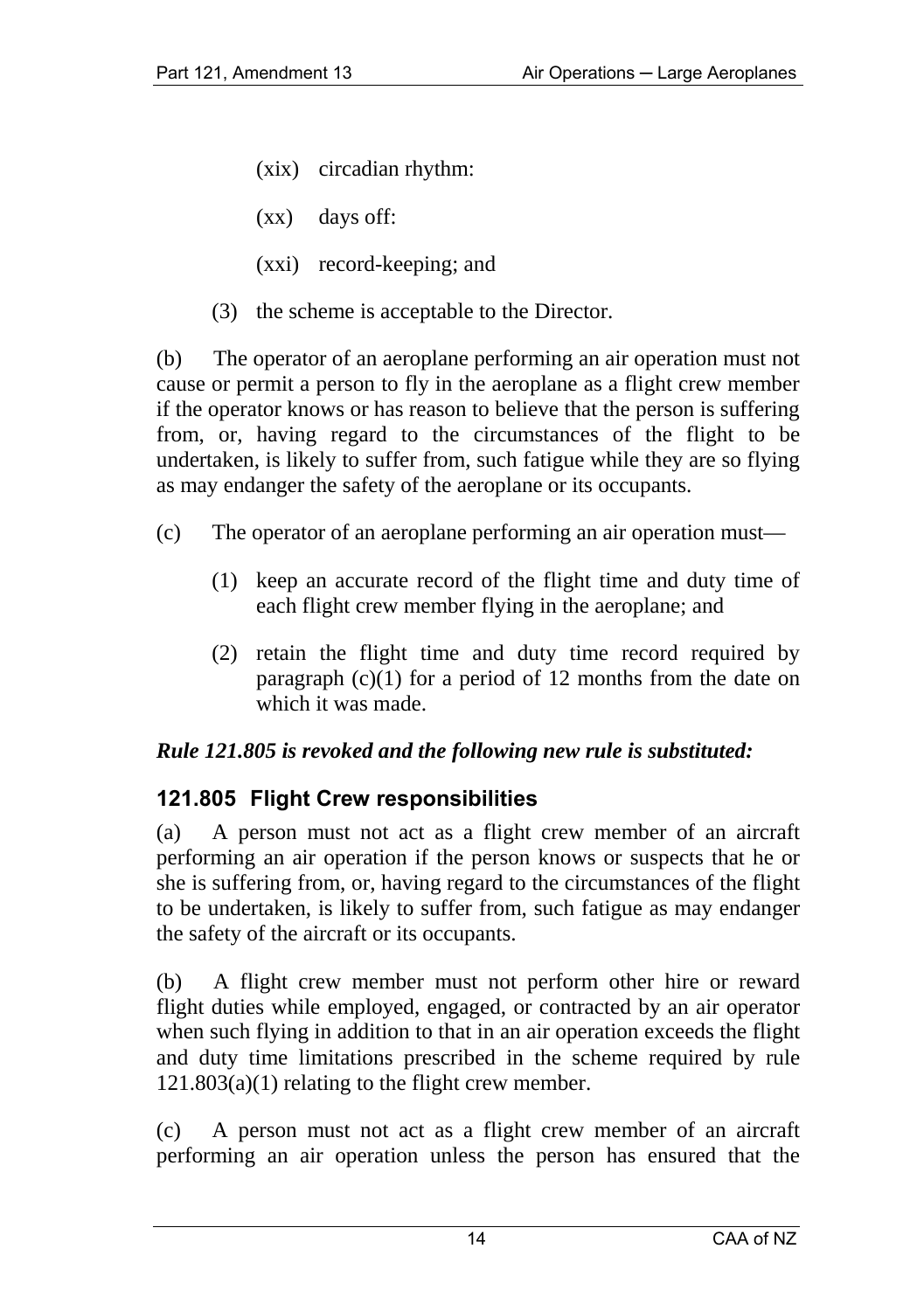limitations prescribed in the scheme required by rule 121.803(a)(1) relating to the person are not exceeded.

(d) A person must not act as a flight crew member of an aircraft performing an air operation if, at the beginning of the flight, the aggregate of the person's previous and planned flight times on air operations—

- (1) during the period of 28 consecutive days expiring at the end of the day on which the flight begins — exceeds 100 hours; or
- (2) during the period of 365 consecutive days expiring at the end of the day on which the flight begins — exceeds 1000 hours.

## **Subpart L — Manuals, Logs, and Records**

#### *Rule 121.855 is revoked and the following new rule is substituted:*

#### **121.855 Documents to be carried**

(a) A holder of an air operator certificate must ensure that the following documents are carried on each air operation:

- (1) details of the operational flight plan:
- (2) NOTAM and aeronautical information service briefing documentation appropriate to the operation:
- (3) meteorological information appropriate to the operation:
- (4) the load manifest:
- (5) notification of dangerous goods:
- (6) copies of the relevant flight guide charts and plates:
- (7) for a regular air transport service, a route guide covering each route flown and alternate aerodromes that may be used.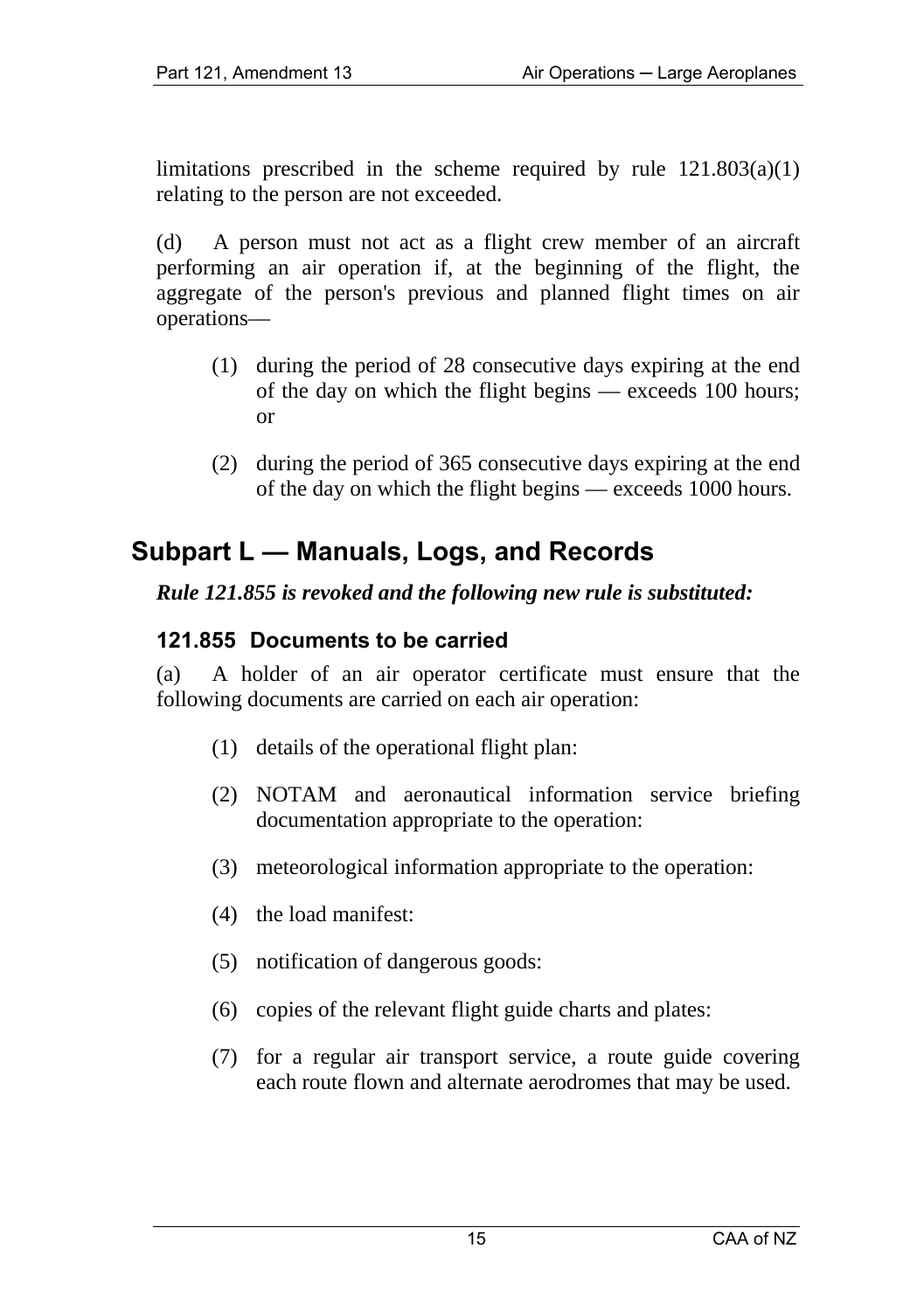(b) The holder of an air operator certificate must ensure that separate copies of the documents referred to in paragraph (a)(6) are available for each pilot performing flight crew duties on the flight.

## **Appendix B – Instruments and Equipment Airworthiness Design Standards**

*Table 2 is revoked and the following new table is substituted:* 

#### **Table 2. Part 121 - Flight Data Recorder Parameter Specifications.**

| <b>Parameters</b>                                  | Range                                                                                                           | <b>Sensor</b><br>input<br>accuracy               | <b>Seconds</b><br>per<br>sampling<br>interval | <b>Resolution</b> | <b>Remarks</b>                                                                                                |
|----------------------------------------------------|-----------------------------------------------------------------------------------------------------------------|--------------------------------------------------|-----------------------------------------------|-------------------|---------------------------------------------------------------------------------------------------------------|
| Time or<br>Relative time<br>counts                 | 24 hours<br>0 to 4095                                                                                           | $\pm 0.125\%$ per<br>hour                        | $\overline{4}$                                | 1s                | UTC time<br>preferred when<br>available.<br>Counter<br>increments each<br>four seconds of<br>system operation |
| Pressure<br>Altitude                               | $-1000'$ to<br>maximum<br>certificated<br>altitude<br>$-1000'$ to<br>maximum<br>certificated<br>altitude +5000' | $±100'$ to $±700'$<br>(refer TSO<br>C124a, C51a) | 1                                             | $5'$ to $35'$     | Data should be<br>obtained from<br>the air data<br>computer when<br>practicable                               |
| Indicated<br>airspeed or<br>Calibrated<br>airspeed | 50 KIAS or<br>minimum value<br>to Max $V_{so}$ , and<br>$V_{so}$ to 1.2 $V_{D}$                                 | $±5%$ and<br>±3%                                 | 1                                             | 1kt               | Data should be<br>obtained from<br>the air data<br>computer when<br>practicable                               |
| Heading<br>(primary flight<br>crew reference)      | $0 - 360^{\circ}$<br>$0 - 360^{\circ}$ and<br>discrete 'true'<br>or 'maq'                                       | $+2^{\circ}$                                     | 1                                             | $0.5^{\circ}$     | When true or<br>magnetic<br>heading can be<br>selected as the<br>primary heading<br>reference, a              |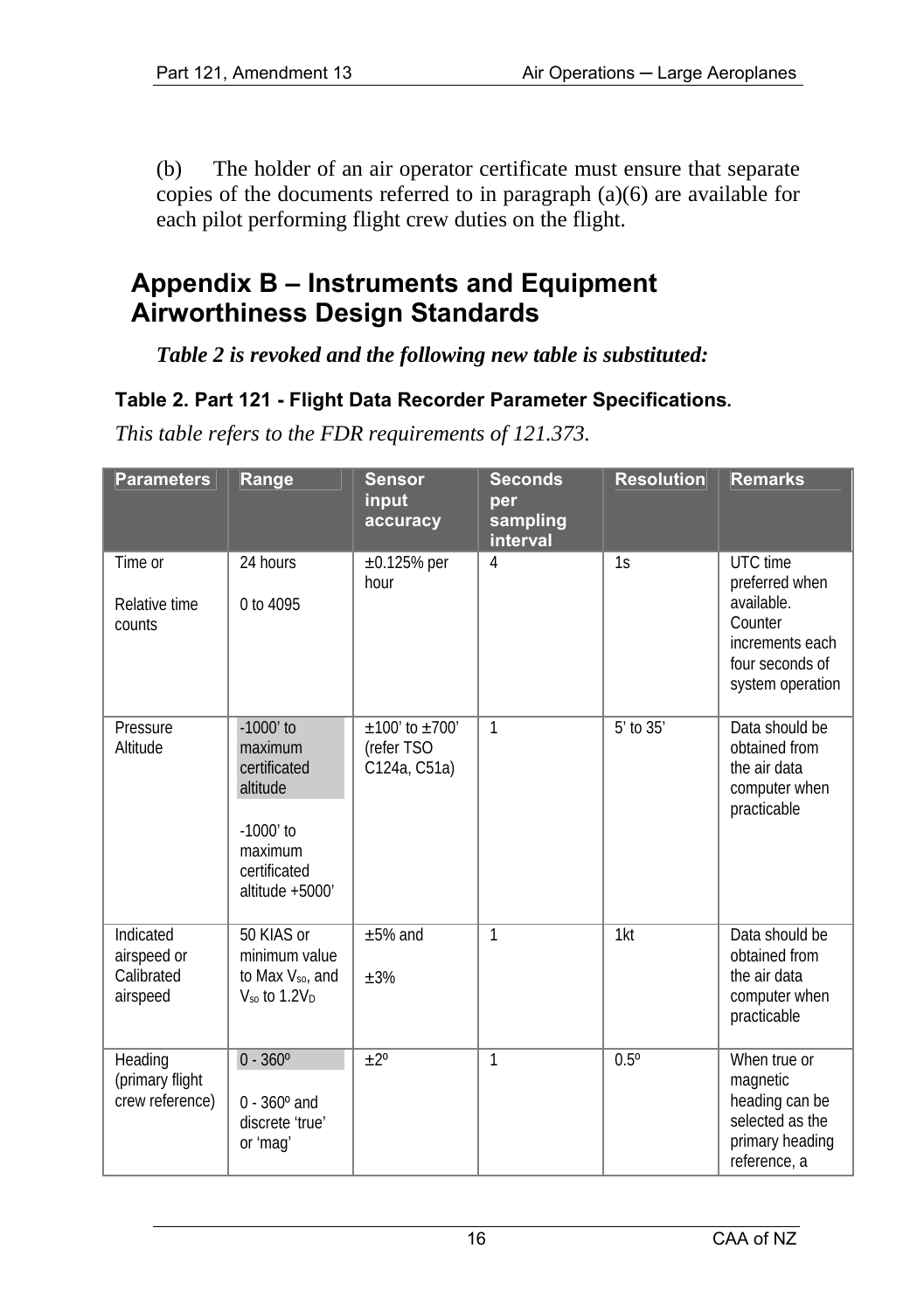| <b>Parameters</b>                                                                           | Range                       | <b>Sensor</b><br>input<br>accuracy                              | <b>Seconds</b><br>per<br>sampling<br>interval             | <b>Resolution</b> | <b>Remarks</b>                                                                                                                                                                                                    |
|---------------------------------------------------------------------------------------------|-----------------------------|-----------------------------------------------------------------|-----------------------------------------------------------|-------------------|-------------------------------------------------------------------------------------------------------------------------------------------------------------------------------------------------------------------|
|                                                                                             |                             |                                                                 |                                                           |                   | discrete<br>indicating<br>selection must<br>be recorded                                                                                                                                                           |
| Normal<br>acceleration<br>(vertical)                                                        | $-3q$ to $+6q$              | $±1\%$ maximum<br>range<br>excluding<br>datum error of<br>$+5%$ | 0.125                                                     | 0.004g            |                                                                                                                                                                                                                   |
| Pitch attitude                                                                              | $+75^\circ$                 | $+2^{\circ}$                                                    | 1 or 0.25 for<br>aeroplanes<br>manufactured<br>after 2002 | $0.5^\circ$       | A sampling rate<br>of $0.25$ is<br>recommended                                                                                                                                                                    |
| Roll attitude                                                                               | ±180°                       | $\pm 2^{\circ}$                                                 | 1 or 0.5 for<br>aeroplanes<br>manufactured<br>after 2002  | $0.5^\circ$       | A sampling rate<br>of $0.5$ is<br>recommended                                                                                                                                                                     |
| Manual radio<br>transmitter<br>keying or<br><b>CVR/DFDR</b><br>synchronisation<br>reference | Discrete - 'on'<br>or 'off' |                                                                 | 1                                                         |                   | Preferably each<br>crew member<br>but one discrete<br>acceptable for all<br>transmission<br>provided the<br><b>CVR/DFDR</b><br>system complies<br>with TSO C124a<br><b>CVR</b><br>synchronisation<br>requirements |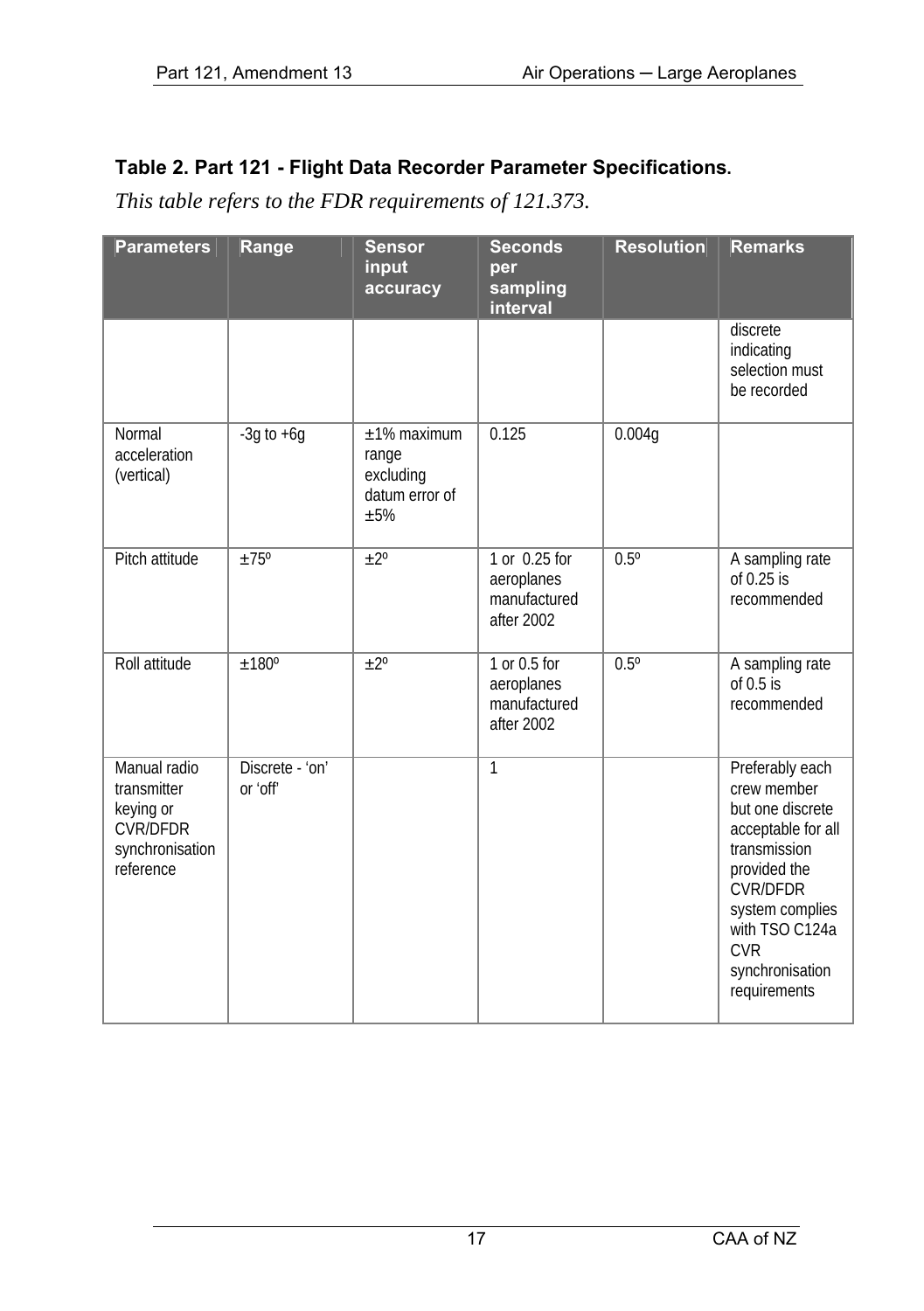| <b>Parameters</b>                                                    | Range                       | <b>Sensor</b><br>input<br>accuracy                                | <b>Seconds</b><br>per<br>sampling<br>interval | <b>Resolution</b>        | <b>Remarks</b>                                                                                                                                                                                                                                              |
|----------------------------------------------------------------------|-----------------------------|-------------------------------------------------------------------|-----------------------------------------------|--------------------------|-------------------------------------------------------------------------------------------------------------------------------------------------------------------------------------------------------------------------------------------------------------|
| Thrust/power<br>on each engine<br>(primary flight<br>crew reference) | Full range<br>forward       | ±2%                                                               | 1 per engine                                  | $0.3\%$ of full<br>range | Sufficient<br>parameters (e.g.<br>EPR, $N_1$ or<br>Torque, N <sub>P</sub> ) as<br>appropriate to<br>the particular<br>engine be<br>recorded to<br>determine power<br>in forward and<br>reverse thrust,<br>including<br>potential<br>overspeed<br>conditions |
| Autopilot<br>engagement                                              | Discrete - 'on'<br>or 'off' |                                                                   | 1                                             |                          |                                                                                                                                                                                                                                                             |
| Longitudinal<br>acceleration                                         | ±1g                         | $+1.5%$<br>maximum<br>range<br>excluding<br>datum error of<br>±5% | 0.25                                          | 0.004q                   |                                                                                                                                                                                                                                                             |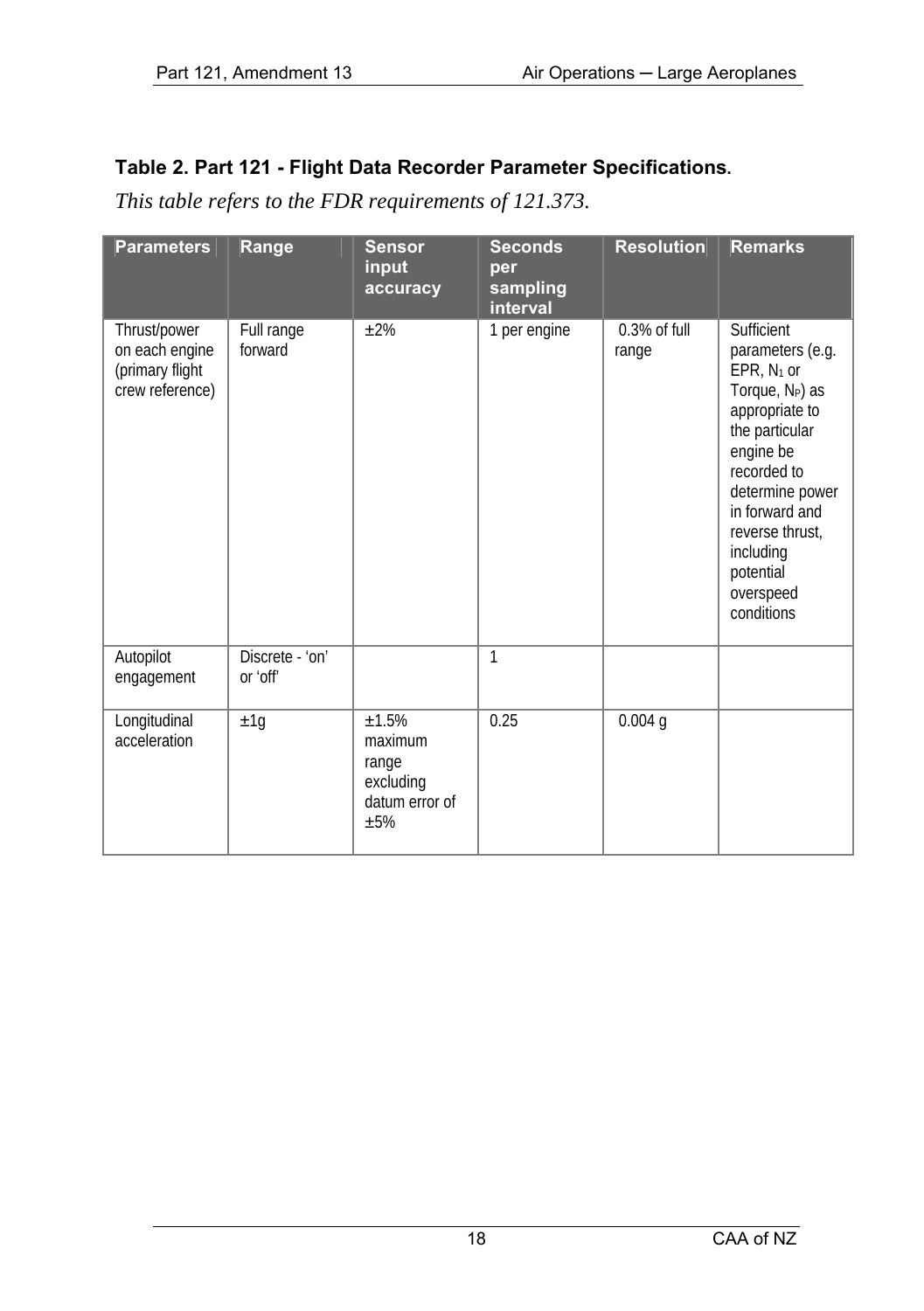| <b>Parameters</b>                                                         | Range      | <b>Sensor</b><br>input<br>accuracy | <b>Seconds</b><br>per<br>sampling<br>interval                                      | <b>Resolution</b>         | <b>Remarks</b>                                                                                                                                                                                                                                                                                                                                 |
|---------------------------------------------------------------------------|------------|------------------------------------|------------------------------------------------------------------------------------|---------------------------|------------------------------------------------------------------------------------------------------------------------------------------------------------------------------------------------------------------------------------------------------------------------------------------------------------------------------------------------|
| Pitch control(s)<br>position (non<br>fly-by-wire<br>systems) <sup>1</sup> | Full range | $\pm 2^{\circ}$                    | 1<br>$0.5$ or<br>$0.25$ for<br>aeroplanes<br>manufactured<br>after 2002            | $0.5%$ of full<br>range   | For aeroplanes<br>that have a flight<br>control break<br>away capability<br>that allows either<br>pilot to operate<br>the controls<br>independently,<br>record both<br>control inputs.<br>The control<br>inputs may be<br>sampled<br>alternately once<br>per second to<br>produce the<br>sampling interval<br>of 0.5 or 0.25, as<br>applicable |
| Pitch control(s)<br>position (fly-by-<br>wire systems)                    | Full range | $+2^{\circ}$                       | $\mathbf{1}$<br>$0.5$ or<br>$0.25$ for<br>aeroplanes<br>manufactured<br>after 2002 | $0.275%$ of full<br>range |                                                                                                                                                                                                                                                                                                                                                |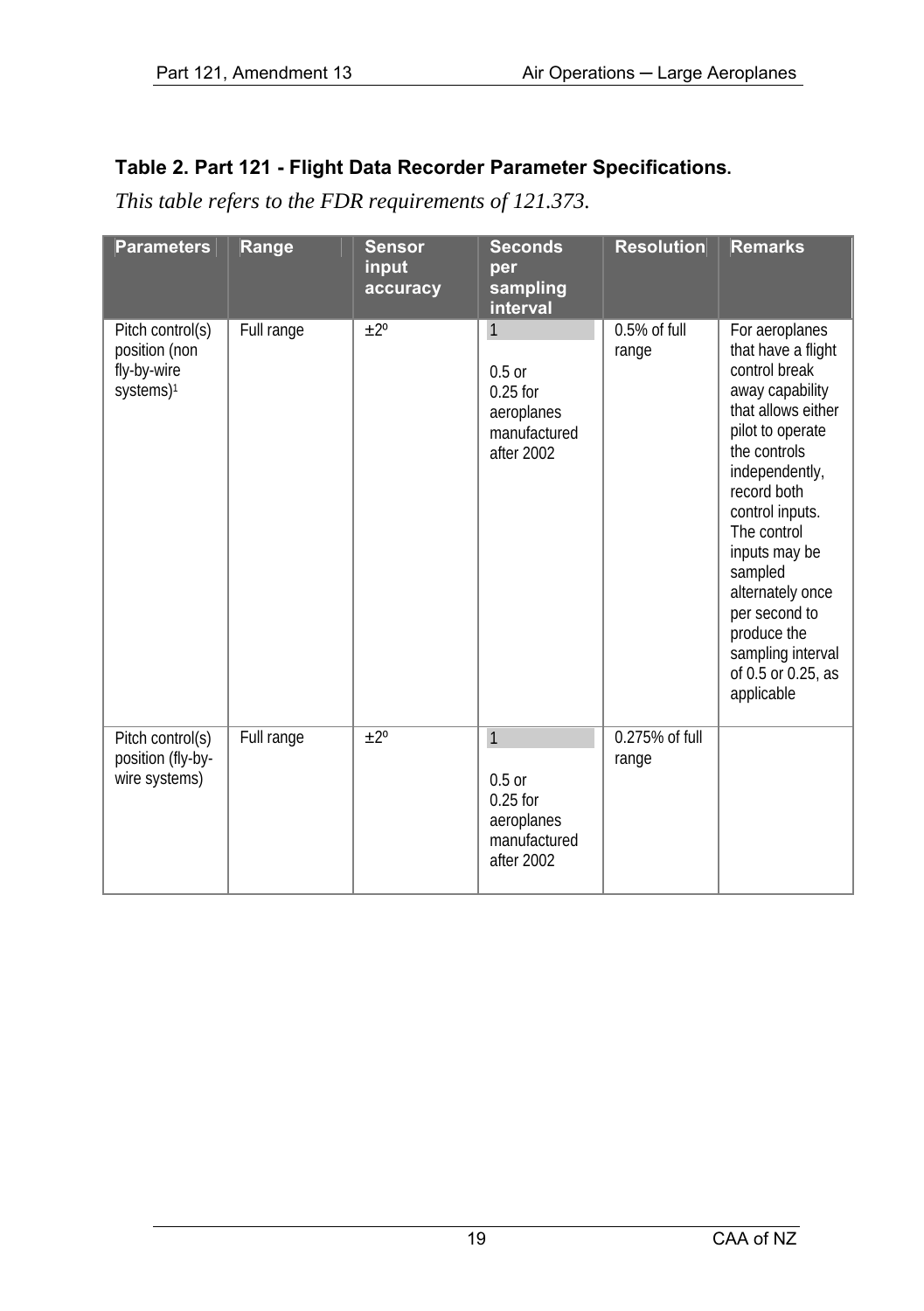| <b>Parameters</b>                                                              | Range      | <b>Sensor</b><br>input<br>accuracy | <b>Seconds</b><br>per<br>sampling<br>interval                           | <b>Resolution</b>        | <b>Remarks</b>                                                                                                                                                                                                                                                                                                                                 |
|--------------------------------------------------------------------------------|------------|------------------------------------|-------------------------------------------------------------------------|--------------------------|------------------------------------------------------------------------------------------------------------------------------------------------------------------------------------------------------------------------------------------------------------------------------------------------------------------------------------------------|
| Lateral<br>control(s)<br>position (non<br>fly-by-wire<br>systems) <sup>1</sup> | Full range | $+2^{\circ}$                       | 1<br>$0.5$ or<br>$0.25$ for<br>aeroplanes<br>manufactured<br>after 2002 | $0.2\%$ of full<br>range | For aeroplanes<br>that have a flight<br>control break<br>away capability<br>that allows either<br>pilot to operate<br>the controls<br>independently,<br>record both<br>control inputs.<br>The control<br>inputs may be<br>sampled<br>alternately once<br>per second to<br>produce the<br>sampling interval<br>of 0.5 or 0.25, as<br>applicable |
| Lateral<br>control(s)<br>position (fly-by-<br>wire systems)                    | Full range | $+2^{\circ}$                       | 1<br>$0.5$ or<br>$0.25$ for<br>aeroplanes<br>manufactured<br>after 2002 | $0.22%$ of full<br>range |                                                                                                                                                                                                                                                                                                                                                |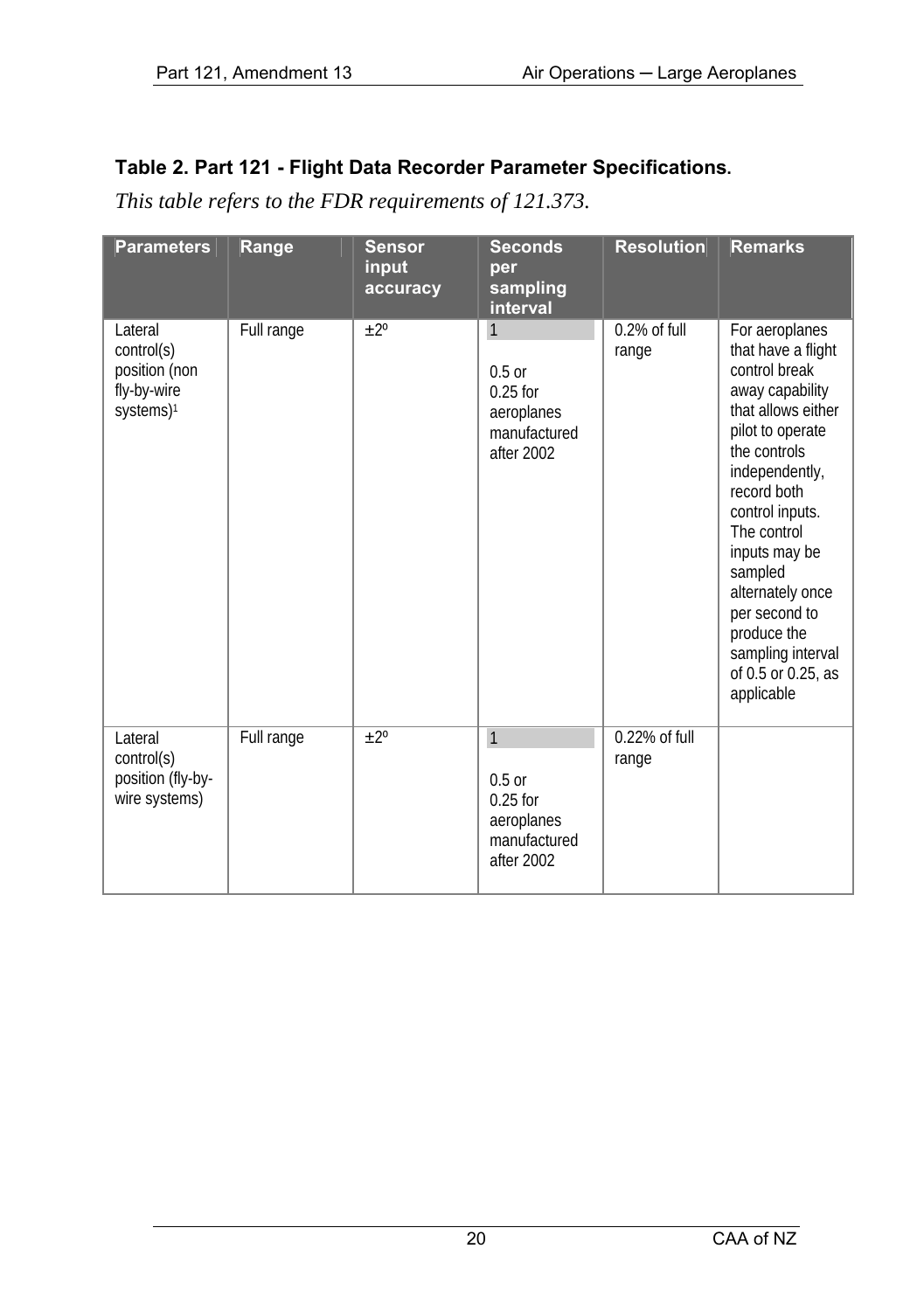| <b>Parameters</b>                                                       | Range      | <b>Sensor</b><br>input<br>accuracy | <b>Seconds</b><br>per<br>sampling<br>interval | <b>Resolution</b>        | <b>Remarks</b>                                                                                                                                                                                                                                                                                                         |
|-------------------------------------------------------------------------|------------|------------------------------------|-----------------------------------------------|--------------------------|------------------------------------------------------------------------------------------------------------------------------------------------------------------------------------------------------------------------------------------------------------------------------------------------------------------------|
| Yaw control(s)<br>position (non<br>fly-by-wire<br>systems) <sup>1</sup> | Full range | $\pm 2^{\circ}$                    | 1<br>0.5                                      | $0.3\%$ of full<br>range | For aeroplanes<br>that have a flight<br>control break<br>away capability<br>that allows either<br>pilot to operate<br>the controls<br>independently,<br>record both<br>control inputs.<br>The control<br>inputs may be<br>sampled<br>alternately once<br>per second to<br>produce the<br>sampling interval<br>of $0.5$ |
| Yaw control(s)<br>position (fly-by-                                     | Full range | $+2^{\circ}$                       | 1                                             | 0.2% of full<br>range    |                                                                                                                                                                                                                                                                                                                        |
| wire systems)                                                           |            |                                    | 0.5                                           |                          |                                                                                                                                                                                                                                                                                                                        |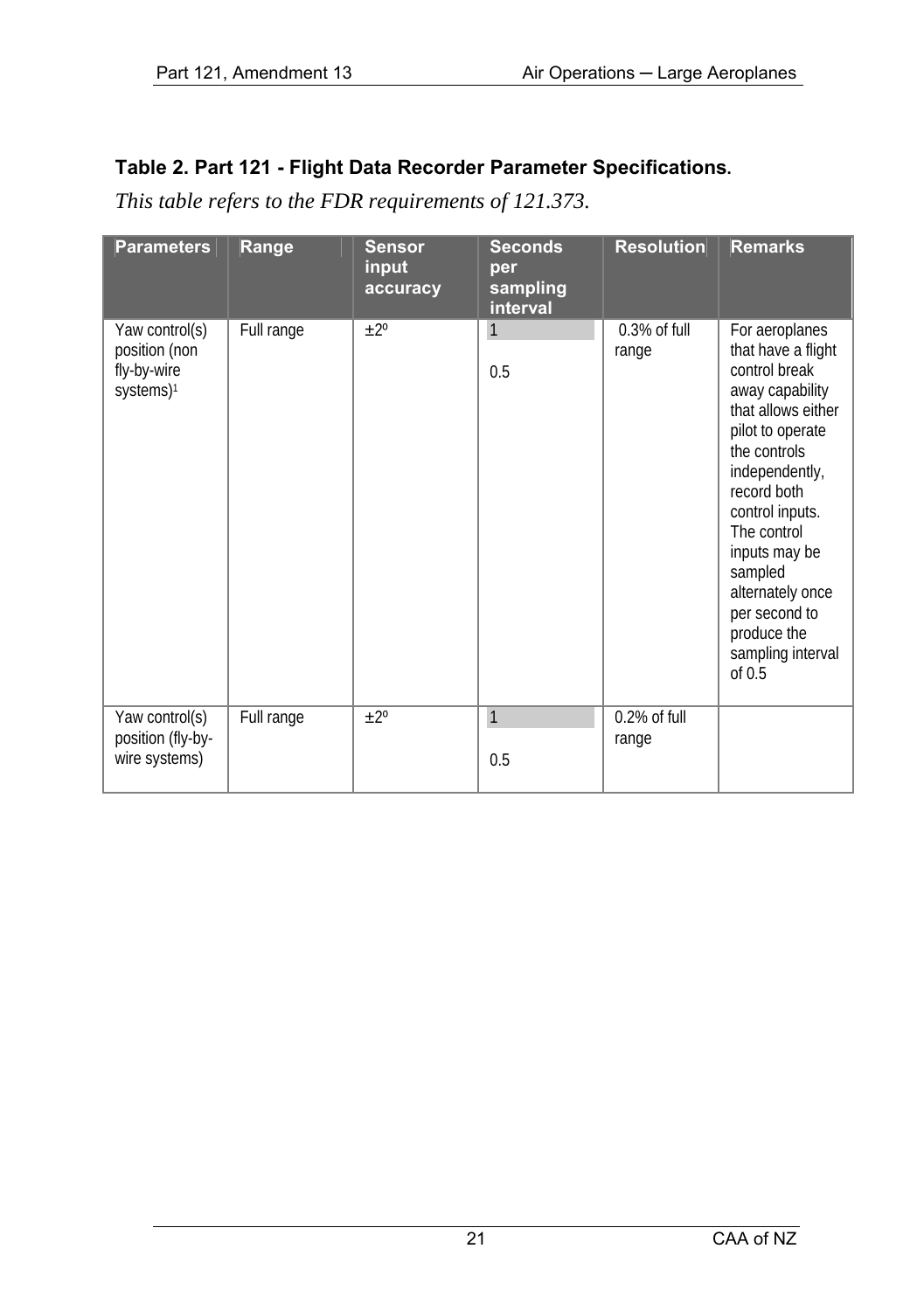| <b>Parameters</b>                                      | Range      | <b>Sensor</b><br>input<br>accuracy | <b>Seconds</b><br>per<br>sampling<br>interval                                        | <b>Resolution</b>        | <b>Remarks</b>                                                                                                                                                                                                                                                                                                           |
|--------------------------------------------------------|------------|------------------------------------|--------------------------------------------------------------------------------------|--------------------------|--------------------------------------------------------------------------------------------------------------------------------------------------------------------------------------------------------------------------------------------------------------------------------------------------------------------------|
| Pitch control<br>surface(s)<br>position <sup>1</sup>   | Full range | $+2^{\circ}$                       | $\mathbf{1}$<br>$0.5$ or<br>$0.25$ for<br>aeroplanes<br>manufactured<br>after 2002   | $0.2\%$ of full<br>range | For aeroplanes<br>fitted with<br>multiple or split<br>surfaces, a<br>suitable<br>combination of<br>inputs is<br>acceptable in<br>lieu of recording<br>each surface<br>separately. The<br>control surfaces<br>may be sampled<br>alternately to<br>produce the<br>sampling interval<br>of 0.5 or 0.25                      |
| Lateral control<br>surface(s)<br>position <sup>1</sup> | Full range | $\overline{\pm 2^{\circ}}$         | $\overline{1}$<br>$0.5$ or<br>$0.25$ for<br>aeroplanes<br>manufactured<br>after 2002 | $0.3\%$ of full<br>range | For aeroplanes<br>fitted with<br>multiple or split<br>surfaces, a<br>suitable<br>combination of<br>surface position<br>sensors is<br>acceptable in<br>lieu of recording<br>each surface<br>separately. The<br>control surfaces<br>may be sampled<br>alternately to<br>produce the<br>sampling interval<br>of 0.5 or 0.25 |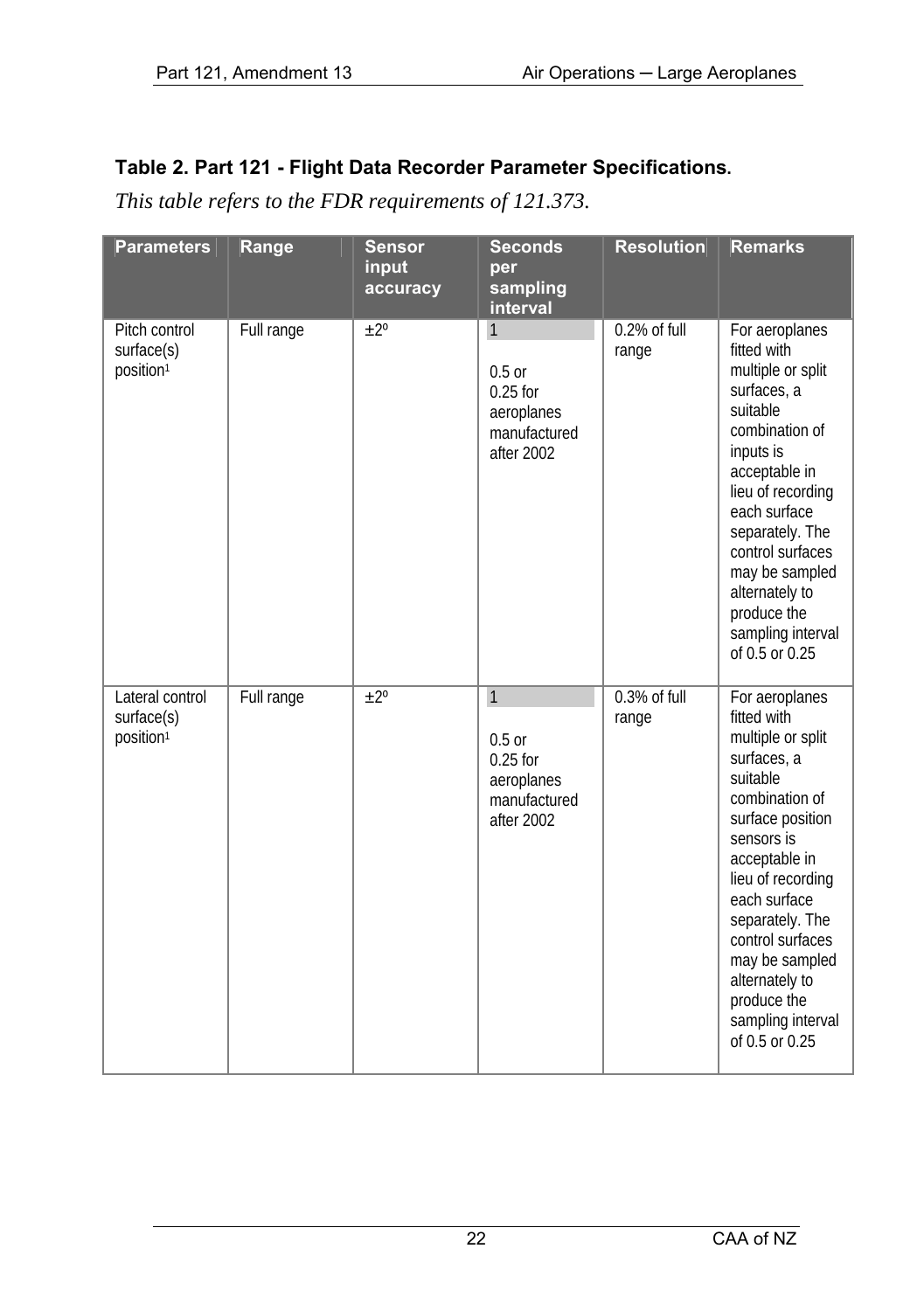| <b>Parameters</b>                                  | Range      | <b>Sensor</b><br>input<br>accuracy                                | <b>Seconds</b><br>per<br>sampling<br>interval | <b>Resolution</b>        | <b>Remarks</b>                                                                                                                                                                                                                                                                                                     |
|----------------------------------------------------|------------|-------------------------------------------------------------------|-----------------------------------------------|--------------------------|--------------------------------------------------------------------------------------------------------------------------------------------------------------------------------------------------------------------------------------------------------------------------------------------------------------------|
| Yaw control<br>surface(s)<br>position <sup>1</sup> | Full range | $+2^{\circ}$                                                      | 1<br>0.5                                      | $0.2\%$ of full<br>range | For aeroplanes<br>fitted with<br>multiple or split<br>surfaces, a<br>suitable<br>combination of<br>surface position<br>sensors is<br>acceptable in<br>lieu of recording<br>each surface<br>separately. The<br>control surfaces<br>may be sampled<br>alternately to<br>produce the<br>sampling interval<br>of $0.5$ |
| Lateral<br>acceleration                            | ±1q        | ±1.5%<br>maximum<br>range<br>excluding<br>datum error of<br>$+5%$ | 0.25                                          | 0.004g                   | Twin engine<br>aircraft only                                                                                                                                                                                                                                                                                       |
| Pitch trim<br>surface<br>position                  | Full range | ±3%                                                               | 1                                             | $0.6\%$ of full<br>range |                                                                                                                                                                                                                                                                                                                    |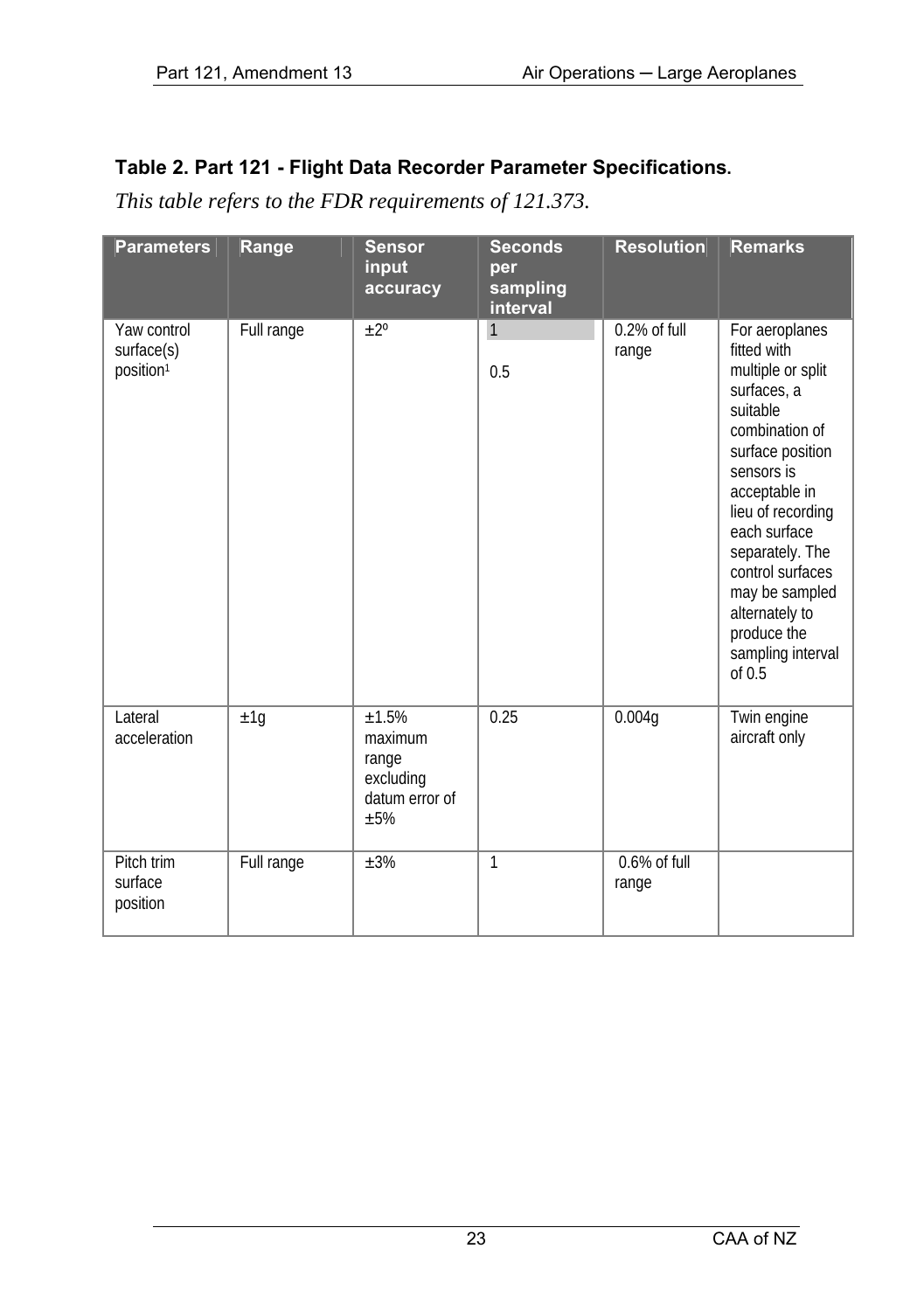| <b>Parameters</b>                                                                  | Range                                                 | <b>Sensor</b><br>input<br>accuracy      | <b>Seconds</b><br>per<br>sampling<br>interval                   | <b>Resolution</b>       | <b>Remarks</b>                                                                                                                                                                  |
|------------------------------------------------------------------------------------|-------------------------------------------------------|-----------------------------------------|-----------------------------------------------------------------|-------------------------|---------------------------------------------------------------------------------------------------------------------------------------------------------------------------------|
| Trailing edge<br>flap or cockpit<br>control position                               | Full range or<br>discrete each<br>position            | $\pm 3^{\circ}$ or pilot's<br>indicator | $\overline{2}$                                                  | $0.5%$ of full<br>range | Flap position and<br>cockpit control<br>may each be<br>sampled<br>alternately at<br>four second<br>intervals, to give<br>a data point<br>every two<br>seconds                   |
| Leading edge<br>flap or cockpit<br>control position                                | Full range or<br>discrete each<br>position            | $\pm 3^{\circ}$ or pilot's<br>indicator | $\overline{2}$                                                  | 0.5% of full<br>range   | Left and right<br>sides, or flap<br>position and<br>cockpit control<br>may each be<br>sampled at four<br>second intervals.<br>so as to give a<br>data point each<br>two seconds |
| Each thrust<br>reverser<br>position or<br>equivalent for<br>propeller<br>aeroplane | Discrete -<br>'stowed', 'in<br>transit',<br>'reverse' |                                         | 1 per engine                                                    |                         | Turbo-jet - two<br>discretes enable<br>the three states<br>to be determined<br>Turbo-prop - one<br>discrete                                                                     |
| Ground spoiler<br>position or<br>speed brake<br>position                           | Full range or<br>discrete each<br>position            | $\pm 2^{\circ}$                         | $1$ or<br>$0.5$ for<br>aeroplanes<br>manufactured<br>after 2002 | $0.5%$ of full<br>range |                                                                                                                                                                                 |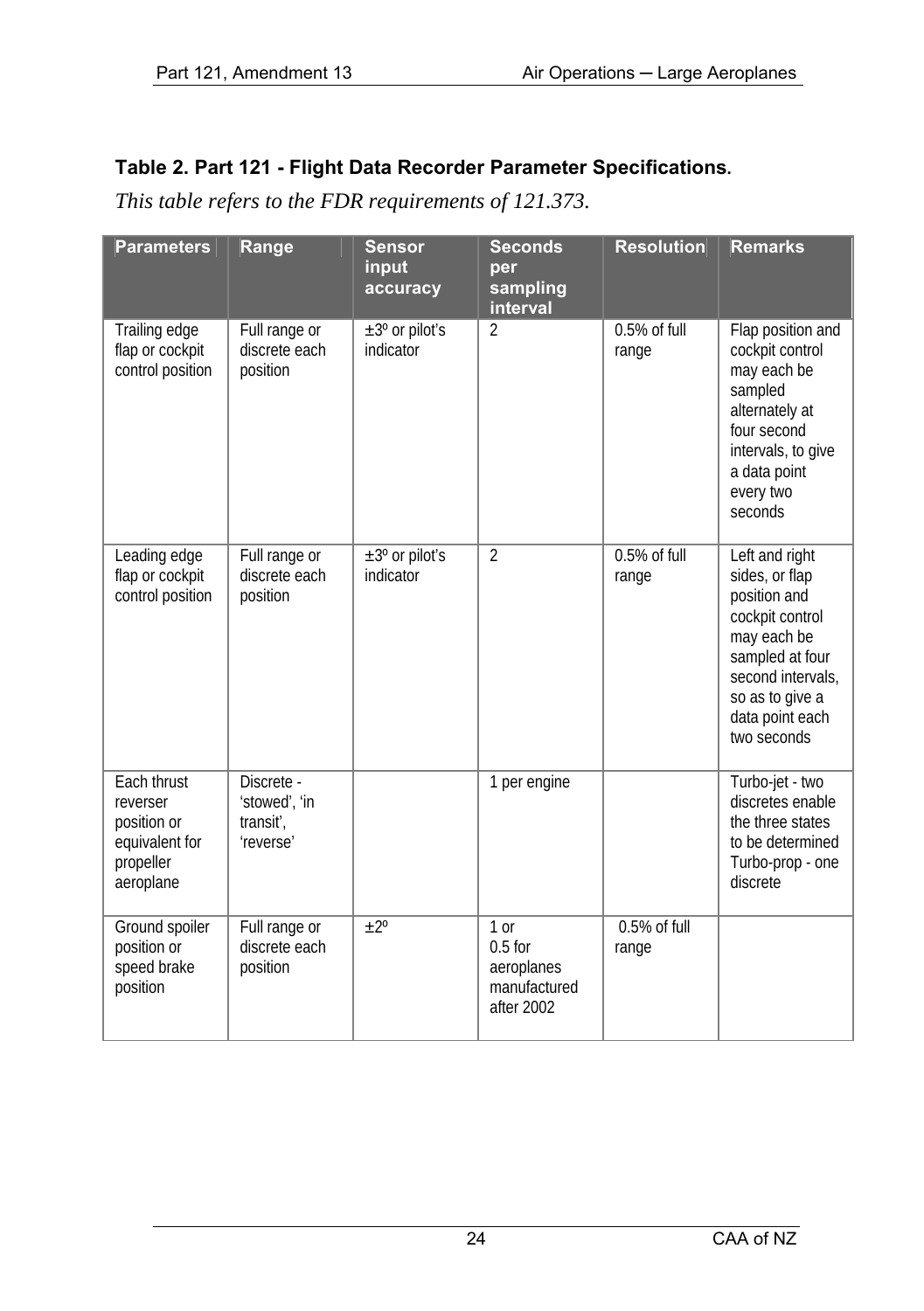| <b>Parameters</b>                                                   | Range                                                | <b>Sensor</b><br>input<br>accuracy                                                       | <b>Seconds</b><br>per<br>sampling<br>interval | <b>Resolution</b>       | <b>Remarks</b>                                                                                                                                                        |
|---------------------------------------------------------------------|------------------------------------------------------|------------------------------------------------------------------------------------------|-----------------------------------------------|-------------------------|-----------------------------------------------------------------------------------------------------------------------------------------------------------------------|
| Outside air<br>temperature or<br>total air<br>temperature           | -50 $\mathrm{^{\circ}C}$ to +90 $\mathrm{^{\circ}C}$ | $\pm 2^{\circ}$ C                                                                        | $\mathfrak{D}$                                | $0.3^{\circ}$ C         |                                                                                                                                                                       |
| Autopilot/autoth<br>rottle/AFCS<br>mode and<br>engagement<br>status | Discretes -<br>suitable<br>combination               |                                                                                          | 1                                             |                         | Discretes should<br>show which<br>systems are<br>engaged and<br>which primary<br>modes are<br>controlling the<br>flight path and<br>speed of the<br>aircraft          |
| Radio altitude                                                      | $-20'$ to $+2.500'$                                  | $+2'$ or $+3\%$<br>whichever is<br>the greater<br>below 500' and<br>$±5\%$ above<br>500' | 1                                             | $1' + 5%$<br>above 500' | For autoland/<br>category III<br>operations, each<br>radio altimeter<br>should be<br>recorded, but<br>arranged so that<br>at least one is<br>recorded each<br>second. |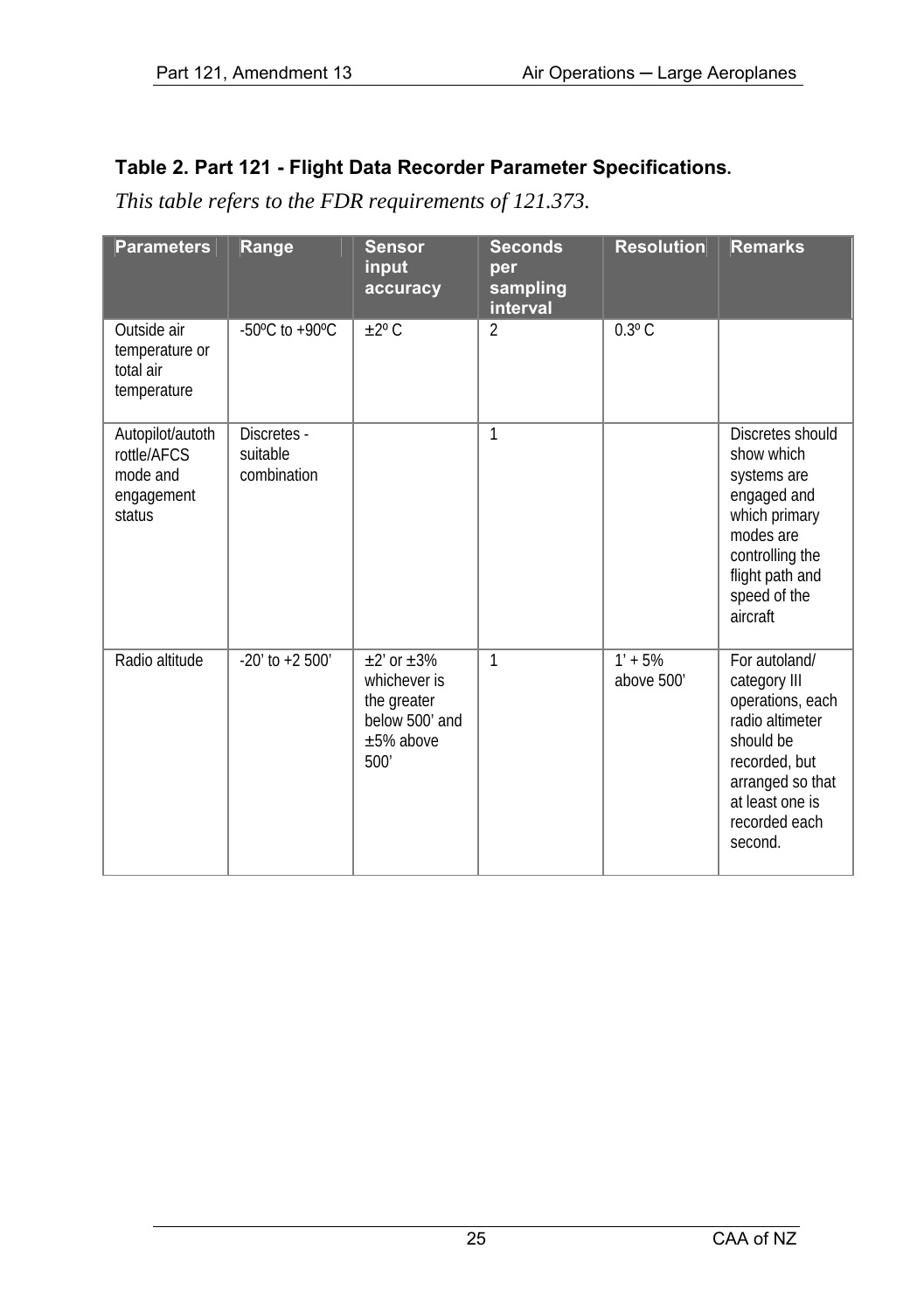| <b>Parameters</b>                                                                  | Range                                                                                                  | <b>Sensor</b><br>input<br>accuracy     | <b>Seconds</b><br>per<br>sampling<br>interval | <b>Resolution</b>        | <b>Remarks</b>                                                                                                                                                                                                                                                                                       |
|------------------------------------------------------------------------------------|--------------------------------------------------------------------------------------------------------|----------------------------------------|-----------------------------------------------|--------------------------|------------------------------------------------------------------------------------------------------------------------------------------------------------------------------------------------------------------------------------------------------------------------------------------------------|
| Localiser<br>deviation. MLS<br>azimuth, or<br><b>GPS</b> latitude<br>deviation.    | ±400<br>microamps or<br>available<br>sensor range<br>as installed<br>±62°                              | As installed -<br>$+3%$<br>recommended | $\mathbf{1}$                                  | 0.3% of full<br>range    | For autoland/<br>category III<br>operations, each<br>radio altimeter<br>should be<br>recorded, but<br>arranged so that<br>at least one is<br>recorded each<br>second. It is not<br>necessary to<br>record ILS and<br>MLS at the same<br>time, only the<br>approach aid in<br>use need be<br>recorded |
| Glideslope<br>deviation, MLS<br>elevation, or<br><b>GPS</b> vertical<br>deviation. | $+400$<br>microamps or<br>available<br>sensor range<br>as installed<br>$+0.9^{\circ}$ to $+30^{\circ}$ | As installed -<br>±3%<br>recommended   | $\mathbf{1}$                                  | $0.3\%$ of full<br>range | For autoland/<br>category III<br>operations, each<br>radio altimeter<br>should be<br>recorded, but<br>arranged so that<br>at least one is<br>recorded each<br>second. It is not<br>necessary to<br>record ILS and<br>MLS at the same<br>time, only the<br>approach aid in<br>use need be<br>recorded |
| Marker beacon<br>passage                                                           | Discrete - 'on'<br>or 'off'                                                                            |                                        | 1                                             |                          | A single discrete<br>is acceptable for<br>all markers                                                                                                                                                                                                                                                |
| Master warning                                                                     | <b>Discrete</b>                                                                                        |                                        | 1                                             |                          | Record the<br>master warning                                                                                                                                                                                                                                                                         |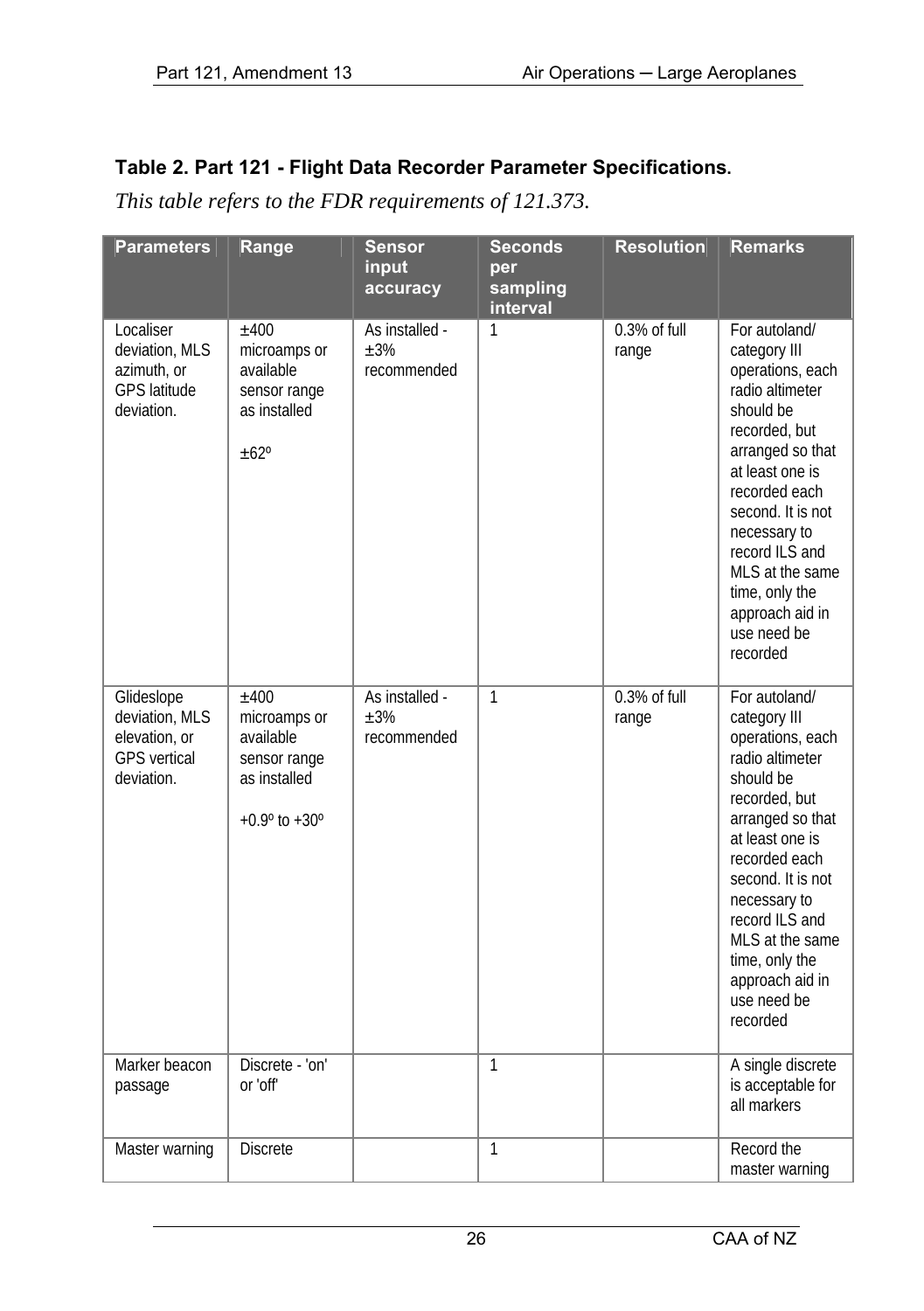| <b>Parameters</b>                                                           | Range                                                           | <b>Sensor</b><br>input<br>accuracy   | <b>Seconds</b><br>per<br>sampling                               | <b>Resolution</b>       | Remarks                                                                                                                                                |
|-----------------------------------------------------------------------------|-----------------------------------------------------------------|--------------------------------------|-----------------------------------------------------------------|-------------------------|--------------------------------------------------------------------------------------------------------------------------------------------------------|
|                                                                             |                                                                 |                                      | interval                                                        |                         | and record each<br>'red' warning that<br>cannot be<br>determined from<br>other parameters<br>or from the<br>cockpit voice<br>recorder                  |
| Air/ground<br>sensor (primary<br>aeroplane<br>sensor, nose or<br>main gear) | Discrete - 'air'<br>or 'ground'                                 |                                      | 1(0.25)<br>recommended)                                         |                         |                                                                                                                                                        |
| Angle of attack<br>(if measure<br>directly)                                 | As installed                                                    | As installed                         | $2$ or<br>$0.5$ for<br>aeroplanes<br>manufactured<br>after 2002 | 0.3% of full<br>range   | If left and right<br>sensors are<br>available, each<br>may be recorded<br>at four second<br>intervals so as to<br>give a data point<br>each 0.5 second |
| Hydraulic<br>pressure low,<br>each system                                   | Discrete - 'low'<br>or 'normal' or<br>available<br>sensor range | $+5%$                                | $\overline{2}$                                                  | $0.5%$ of full<br>range |                                                                                                                                                        |
| Groundspeed                                                                 | As installed                                                    | Most accurate<br>system<br>installed | 1                                                               | 0.2% of full<br>range   |                                                                                                                                                        |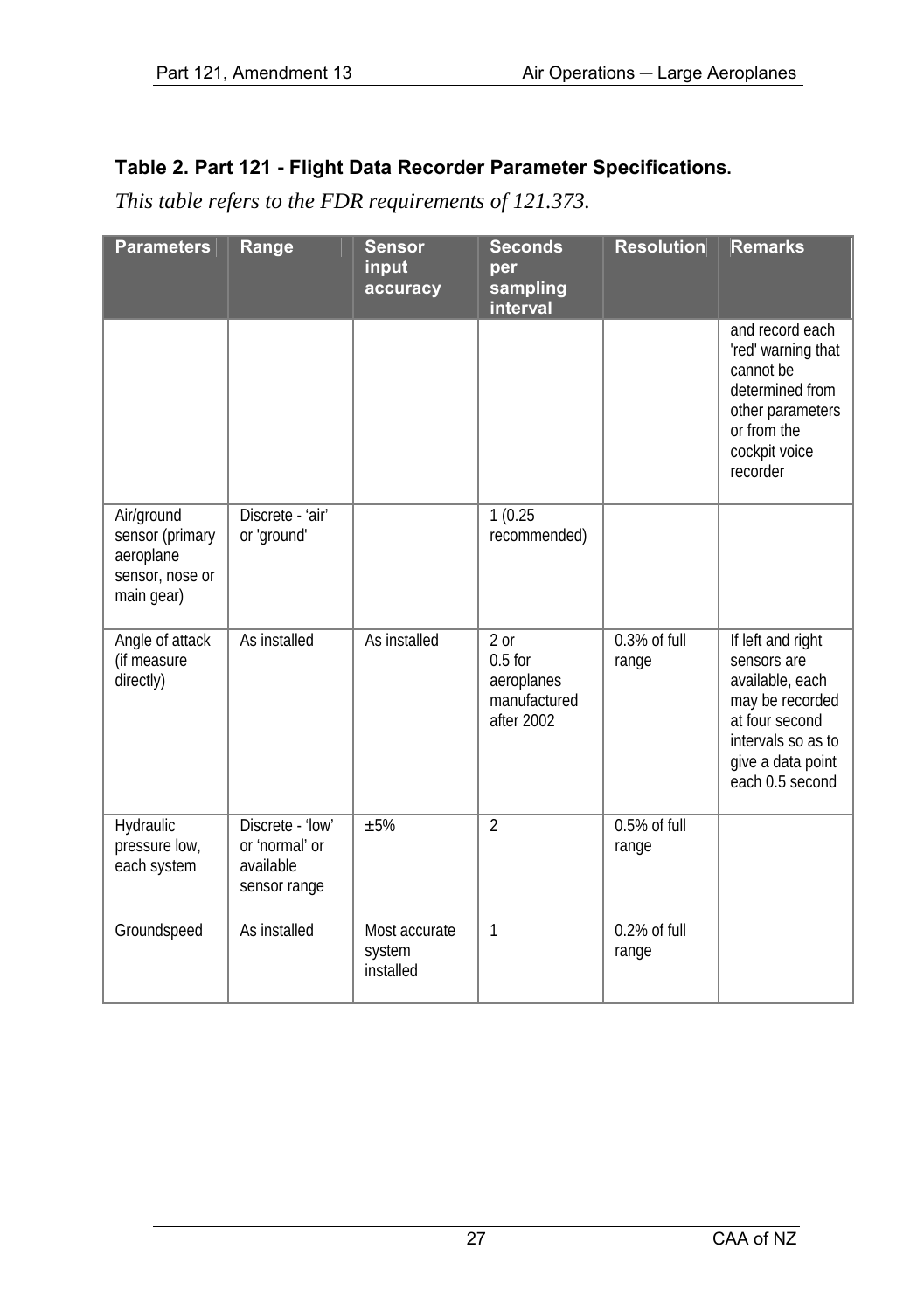| <b>Parameters</b>                                                           | Range                            | <b>Sensor</b><br>input<br>accuracy | <b>Seconds</b><br>per<br>sampling<br>interval | <b>Resolution</b> | <b>Remarks</b>                                                                                                                                                 |
|-----------------------------------------------------------------------------|----------------------------------|------------------------------------|-----------------------------------------------|-------------------|----------------------------------------------------------------------------------------------------------------------------------------------------------------|
| <b>GPWS</b>                                                                 | Discrete -<br>'warning' or 'off' |                                    | $\mathbf{1}$                                  |                   | A suitable<br>combination of<br>discretes unless<br>recorder<br>capacity is<br>limited in which<br>case a single<br>discrete for all<br>modes is<br>acceptable |
| Landing gear<br>position or<br>landing gear<br>cockpit control<br>selection | <b>Discrete</b>                  |                                    | 4                                             |                   | A suitable<br>combination of<br>discretes should<br>be recorded                                                                                                |
| Drift angle                                                                 | As installed                     | As installed                       | 4                                             | $0.1^{\circ}$     |                                                                                                                                                                |
| Wind speed<br>and direction                                                 | As installed                     | As installed                       | $\overline{4}$                                | 1kt and $1^\circ$ |                                                                                                                                                                |
| Latitude and<br>longitude                                                   | As installed                     | As installed                       | 4                                             | $0.002^{\circ}$   | Provided by the<br>Primary<br>Navigation<br>System<br>Reference.<br>Where capacity<br>permits<br>latitude/longitude<br>resolution should<br>be 0.0002°         |
| Stick shaker<br>and pusher<br>activation                                    | Discrete - 'on'<br>or 'off'      |                                    | $\overline{1}$                                |                   | A suitable<br>combination of<br>discretes to<br>determine<br>activation                                                                                        |
| Windshear                                                                   | Discrete -                       |                                    | $\mathbf{1}$                                  |                   |                                                                                                                                                                |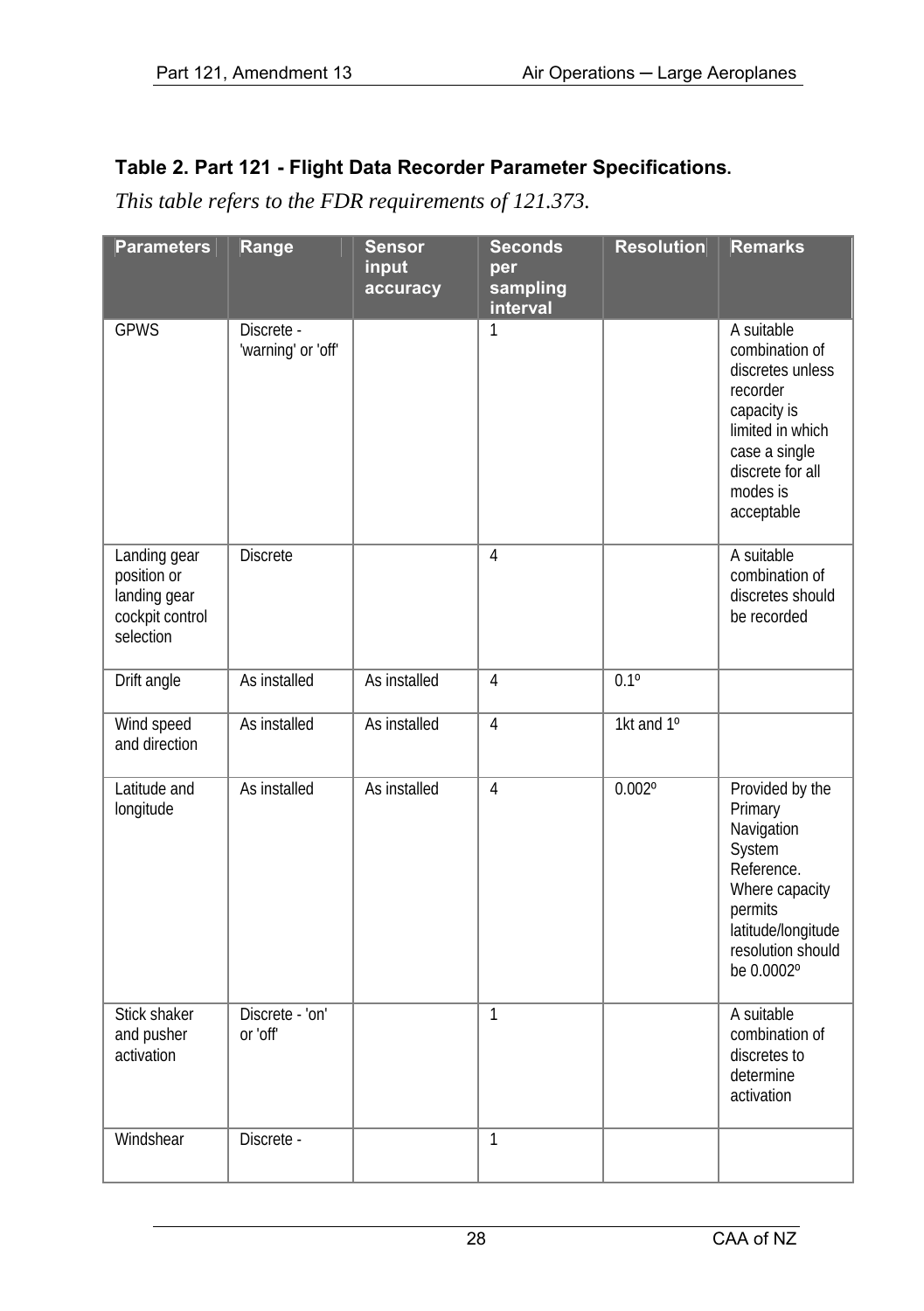| <b>Parameters</b>                  | Range                      | <b>Sensor</b><br>input<br>accuracy | <b>Seconds</b><br>per<br>sampling<br>interval | <b>Resolution</b>   | <b>Remarks</b>                                                                                                                                                                                                                                                                                     |
|------------------------------------|----------------------------|------------------------------------|-----------------------------------------------|---------------------|----------------------------------------------------------------------------------------------------------------------------------------------------------------------------------------------------------------------------------------------------------------------------------------------------|
| detection                          | 'warning' or 'off'         |                                    |                                               |                     |                                                                                                                                                                                                                                                                                                    |
| Throttle/power<br>lever position   | As installed<br>Full range | As installed<br>$+2%$              | 1 per lever                                   | 2% of full<br>range | For aeroplanes<br>with non-<br>mechanically<br>linked cockpit<br>engine controls                                                                                                                                                                                                                   |
| Additional<br>engine<br>parameters | As installed               | As installed                       | Each engine<br>each second                    | 2% of full<br>range | EPR, N <sub>1</sub> , N <sub>2</sub> ,<br>EGT<br>Where capacity<br>permits, the<br>preferred priority<br>is - indicated<br>vibration level,<br>N <sub>2</sub> , EGT, Fuel<br>Flow, Fuel Cut-<br>off lever position,<br>and $N_3$ , unless<br>the engine<br>manufacturer<br>recommends<br>otherwise |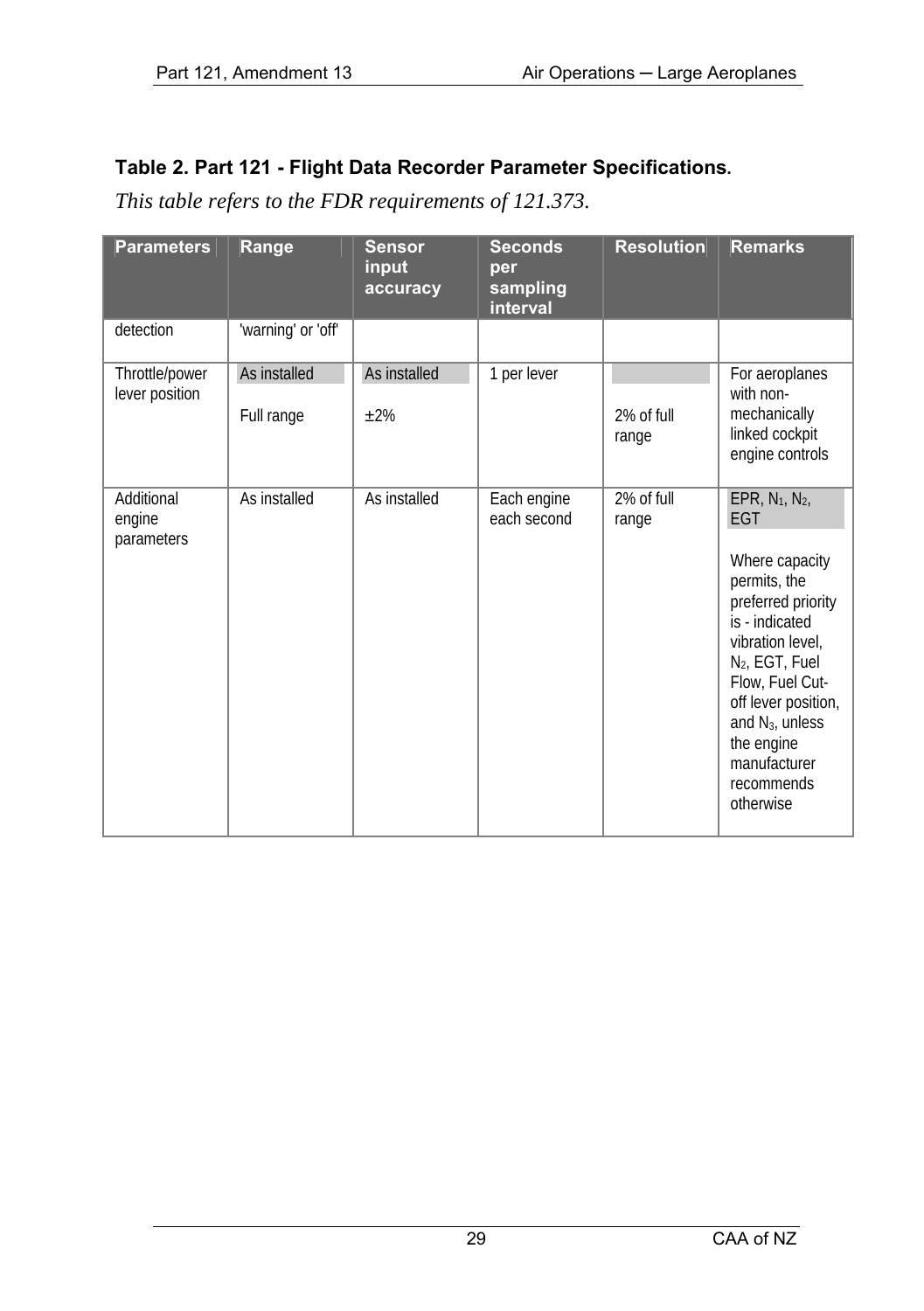| <b>Parameters</b>                    | Range            | <b>Sensor</b><br>input<br>accuracy | <b>Seconds</b><br>per<br>sampling<br>interval | <b>Resolution</b>     | <b>Remarks</b>                                                                                                                                                                                                                                                                                        |
|--------------------------------------|------------------|------------------------------------|-----------------------------------------------|-----------------------|-------------------------------------------------------------------------------------------------------------------------------------------------------------------------------------------------------------------------------------------------------------------------------------------------------|
| <b>TCAS</b>                          | <b>Discretes</b> | As installed                       | $\mathbf{1}$                                  |                       | A suitable<br>combination of<br>discretes should<br>be recorded to<br>determine the<br>status of -<br>Combined<br>Control, Vertical<br>Control, Up<br>Advisory, and<br>Down Advisory.<br>(refer ARINC<br>Characteristic<br>735 - Attachment<br>6E, TCAS<br><b>VERTICAL RA</b><br>DATA OUTPUT<br>WORD) |
| DME 1 and 2<br>distances             | $0 - 200$ nm     | As installed                       | 4                                             | 1 <sub>nm</sub>       | 1 mile                                                                                                                                                                                                                                                                                                |
| Nav 1 and 2<br>selected<br>frequency | Full range       | As installed                       | 4                                             |                       | Sufficient to<br>determine<br>selected<br>frequency                                                                                                                                                                                                                                                   |
| Selected<br>barometric<br>setting    | Full range       | ±5%                                | 1 per 64<br>seconds                           | 0.2% of full<br>range |                                                                                                                                                                                                                                                                                                       |
| Selected<br>altitude                 | Full range       | ±5%                                | $\overline{1}$                                | 100'                  |                                                                                                                                                                                                                                                                                                       |
| Selected speed                       | Full range       | ±5%                                | $\overline{1}$                                | 1kt                   |                                                                                                                                                                                                                                                                                                       |
| Selected Mach                        | Full range       | ±5%                                | $\overline{1}$                                | 0.01                  |                                                                                                                                                                                                                                                                                                       |
| Selected<br>vertical speed           | Full range       | ±5%                                | $\overline{1}$                                | 100ft/min             |                                                                                                                                                                                                                                                                                                       |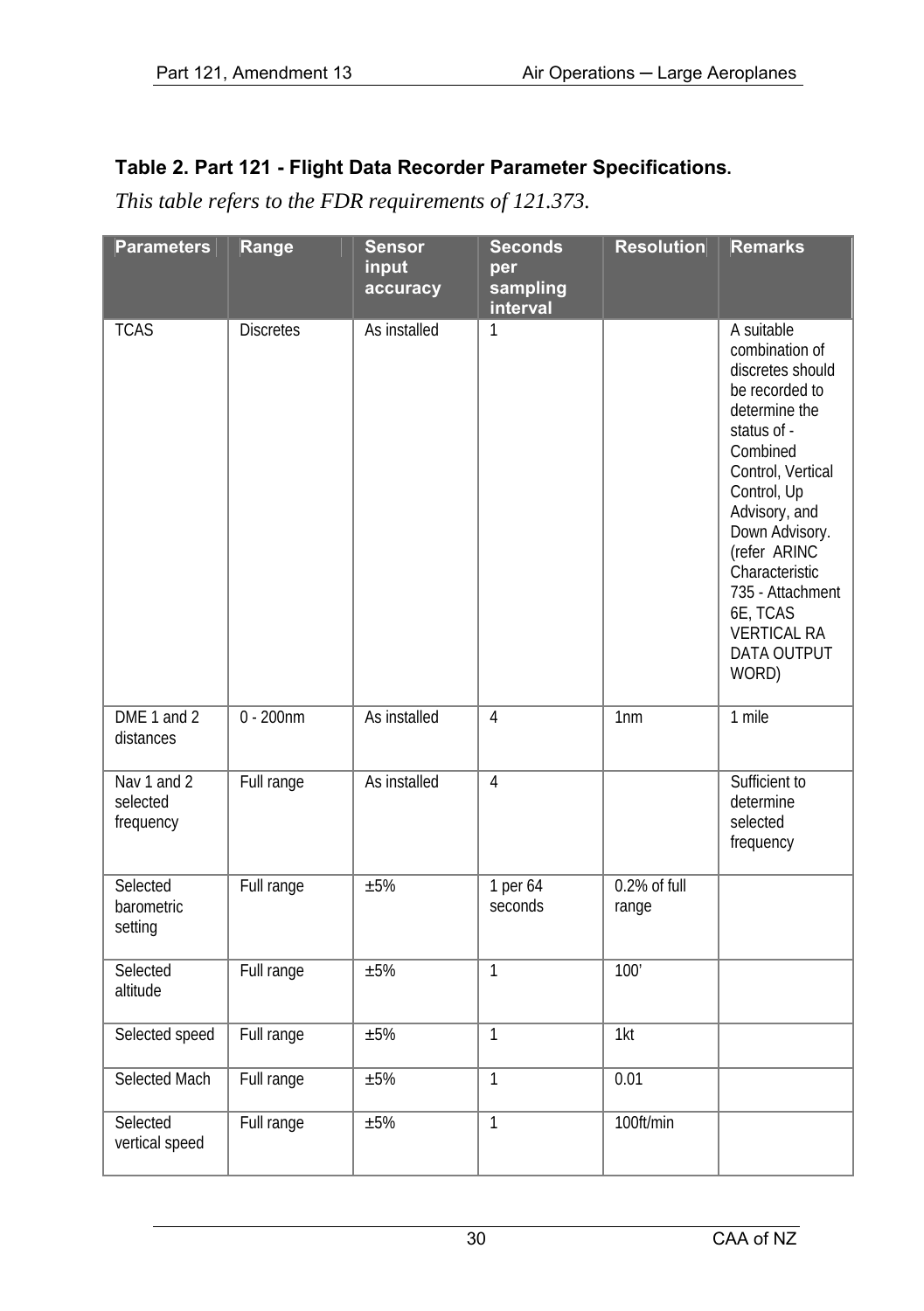| <b>Parameters</b>                                     | Range                                      | <b>Sensor</b><br>input<br>accuracy | <b>Seconds</b><br>per<br>sampling<br>interval | <b>Resolution</b>   | <b>Remarks</b>                                                                                                                                                              |
|-------------------------------------------------------|--------------------------------------------|------------------------------------|-----------------------------------------------|---------------------|-----------------------------------------------------------------------------------------------------------------------------------------------------------------------------|
| Selected<br>heading                                   | Full range                                 | ±5%                                | 1                                             | 10                  |                                                                                                                                                                             |
| Selected flight<br>path                               | Full range                                 | ±5%                                | $\mathbf{1}$                                  | $\overline{1^0}$    |                                                                                                                                                                             |
| Selected<br>decision height                           | Full range                                 | ±5%                                | 64                                            | $\overline{1'}$     |                                                                                                                                                                             |
| EFIS display<br>format                                | <b>Discretes</b>                           |                                    | 4                                             |                     | Discretes should<br>show the display<br>system status<br>(off, normal, fail,<br>composite,<br>sector, plan,<br>navigation aids,<br>weather radar,<br>range, copy)           |
| Multi-<br>function/engine<br>alerts display<br>format | <b>Discretes</b>                           |                                    | $\overline{4}$                                |                     | Discretes should<br>show the display<br>system status<br>(off, normal, fail)<br>and the identity<br>of display pages<br>for emergency<br>procedures need<br>not be recorded |
| Thrust<br>command                                     | Full range                                 | ±2%                                | $\overline{2}$                                | 2% of full<br>range |                                                                                                                                                                             |
| Thrust target                                         | Full range                                 | $\overline{\pm 2\%}$               | 4                                             | 2% of full<br>range |                                                                                                                                                                             |
| Fuel quantity in<br>CG trim tank                      | Full range                                 | ±5%                                | 1 per 64<br>seconds                           | 1% of full<br>range |                                                                                                                                                                             |
| Primary<br>navigation<br>system                       | Discretes -<br>'GPS', 'INS',<br>'VOR/DME', |                                    | 4                                             |                     | A suitable<br>combination of<br>discretes to                                                                                                                                |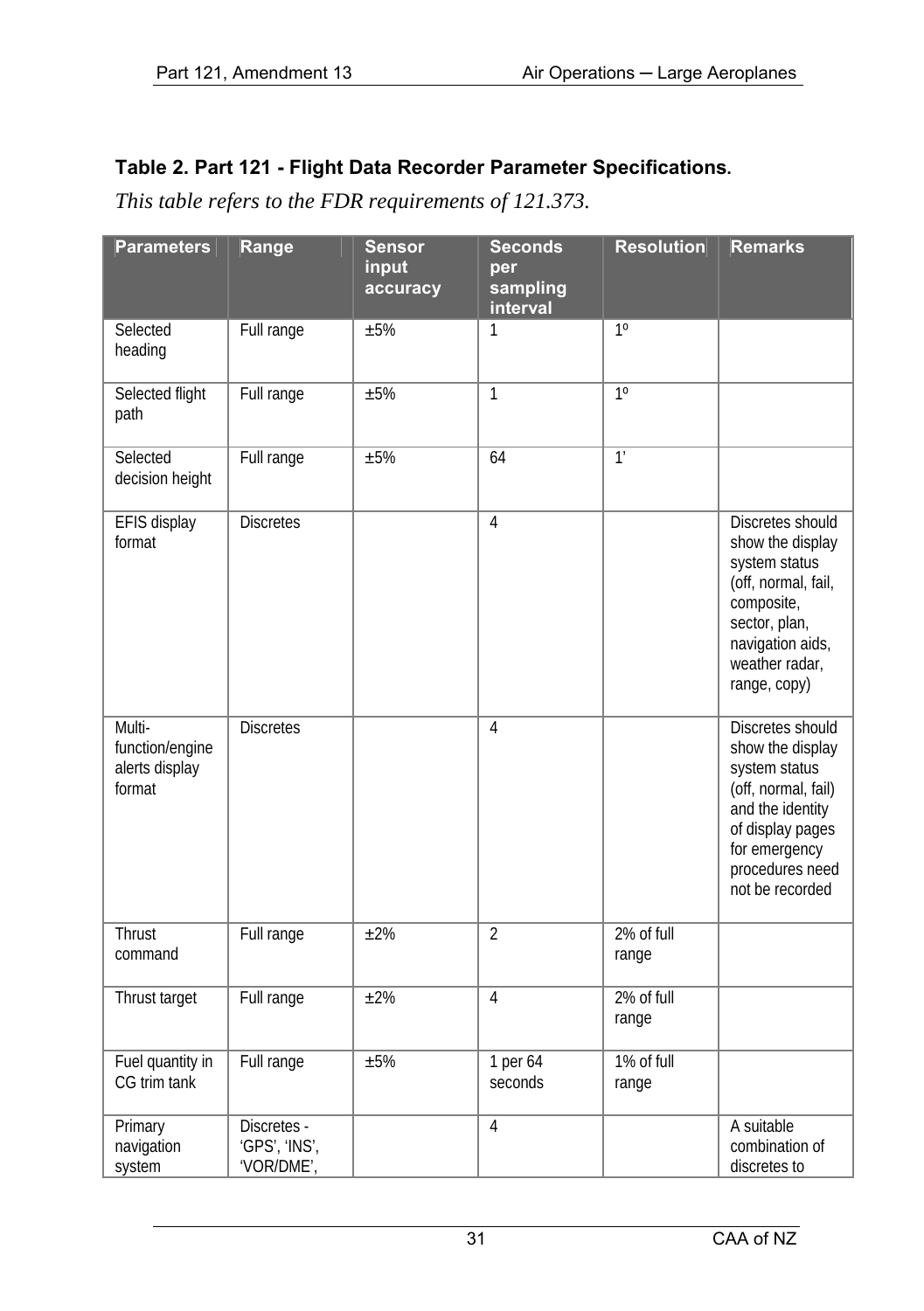| <b>Parameters</b>                                   | Range                                                      | <b>Sensor</b><br>input<br>accuracy | <b>Seconds</b><br>per<br>sampling<br><b>interval</b> | <b>Resolution</b>     | <b>Remarks</b>                                                          |
|-----------------------------------------------------|------------------------------------------------------------|------------------------------------|------------------------------------------------------|-----------------------|-------------------------------------------------------------------------|
| reference                                           | 'MLS', 'Loran<br>C', 'Omega',<br>'Localiser<br>Glideslope' |                                    |                                                      |                       | determine the<br>Primary<br>Navigation<br>System<br>reference           |
| Ice detection                                       | Discrete - 'ice'<br>or 'no ice'                            |                                    | $\overline{4}$                                       |                       |                                                                         |
| Engine warning<br>each engine -<br>vibration        | <b>Discrete</b>                                            |                                    | $\overline{1}$                                       |                       |                                                                         |
| Engine warning<br>each engine -<br>over temp        | <b>Discrete</b>                                            |                                    | $\overline{1}$                                       |                       |                                                                         |
| Engine warning<br>each engine -<br>oil pressure low | <b>Discrete</b>                                            |                                    | $\mathbf{1}$                                         |                       |                                                                         |
| Engine warning<br>each engine -<br>over speed       | <b>Discrete</b>                                            |                                    | $\mathbf{1}$                                         |                       |                                                                         |
| Yaw trim<br>surface<br>position                     | Full range                                                 | ±3%                                | $\overline{2}$                                       | 0.3% of full<br>range |                                                                         |
| Roll trim<br>surface<br>position                    | Full range                                                 | ±3%                                | $\overline{2}$                                       | 0.3% of full<br>range |                                                                         |
| Brake pressure<br>- left and right                  | As installed                                               | As installed<br>±5%                | $\mathbf{1}$                                         |                       | To determine<br>braking effort<br>applied by pilots<br>or by autobrakes |
| Brake pedal<br>application -                        | Discrete or<br>analogue -                                  | As installed                       | $\mathbf{1}$                                         |                       | To determine<br>braking applied                                         |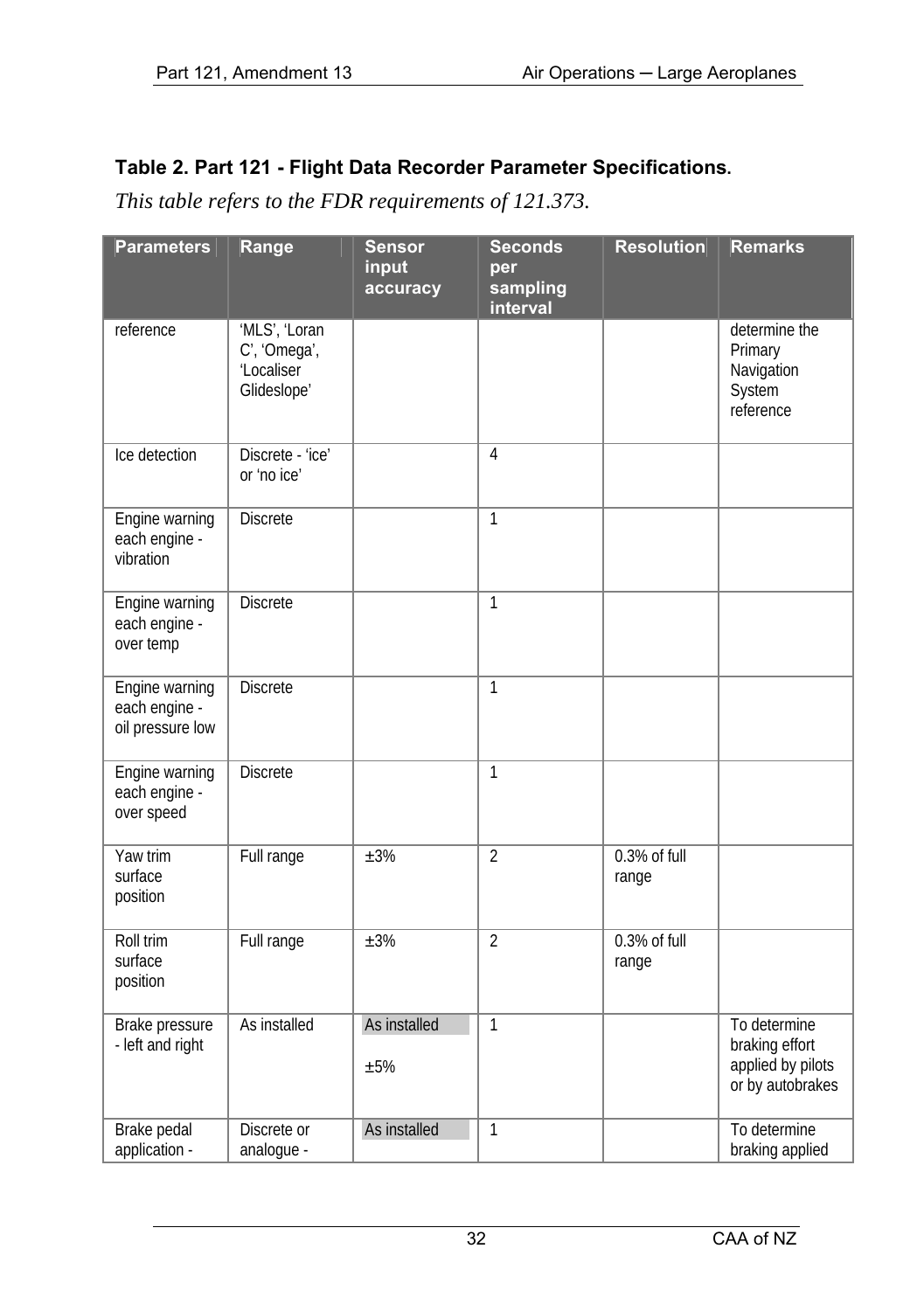| <b>Parameters</b>                                              | Range                               | <b>Sensor</b><br>input<br>accuracy | <b>Seconds</b><br>per<br>sampling<br>interval | <b>Resolution</b>   | <b>Remarks</b> |
|----------------------------------------------------------------|-------------------------------------|------------------------------------|-----------------------------------------------|---------------------|----------------|
| left and right                                                 | 'applied' or 'off'                  | $\pm 5\%$                          |                                               |                     | by pilots      |
| Yaw and side-<br>slip angle                                    | Full range                          | ±5%                                | $\mathbf{1}$                                  | $0.5^\circ$         |                |
| Engine bleed<br>valve position                                 | Discrete -<br>'open' or<br>'closed' |                                    | 4                                             |                     |                |
| De-icing or<br>anti-icing<br>system<br>selection               | Discrete - 'on'<br>or 'off'         |                                    | $\overline{4}$                                |                     |                |
| Computed<br>centre of<br>gravity                               | Full range                          | $+5%$                              | 1 per 64<br>seconds                           | 1% of full<br>range |                |
| <b>AC</b> electrical<br>bus status                             | Discrete -<br>'power' or 'off'      |                                    | 4                                             |                     | Each bus       |
| DC electrical<br>bus status                                    | Discrete -<br>'power' or 'off'      |                                    | $\overline{4}$                                |                     | Each bus       |
| <b>APU bleed</b><br>valve position                             | Discrete -<br>'open' or<br>'closed' |                                    | $\overline{4}$                                |                     |                |
| Hydraulic<br>pressure each<br>system                           | Full range                          | ±5%                                | $\overline{2}$                                | 100psi              |                |
| Loss of cabin<br>pressure                                      | Discrete - 'loss'<br>or 'normal'    |                                    | $\overline{1}$                                |                     |                |
| Computer<br>failure - critical<br>flight and<br>engine control | Discrete - 'fail'<br>or 'normal'    |                                    | $\overline{4}$                                |                     |                |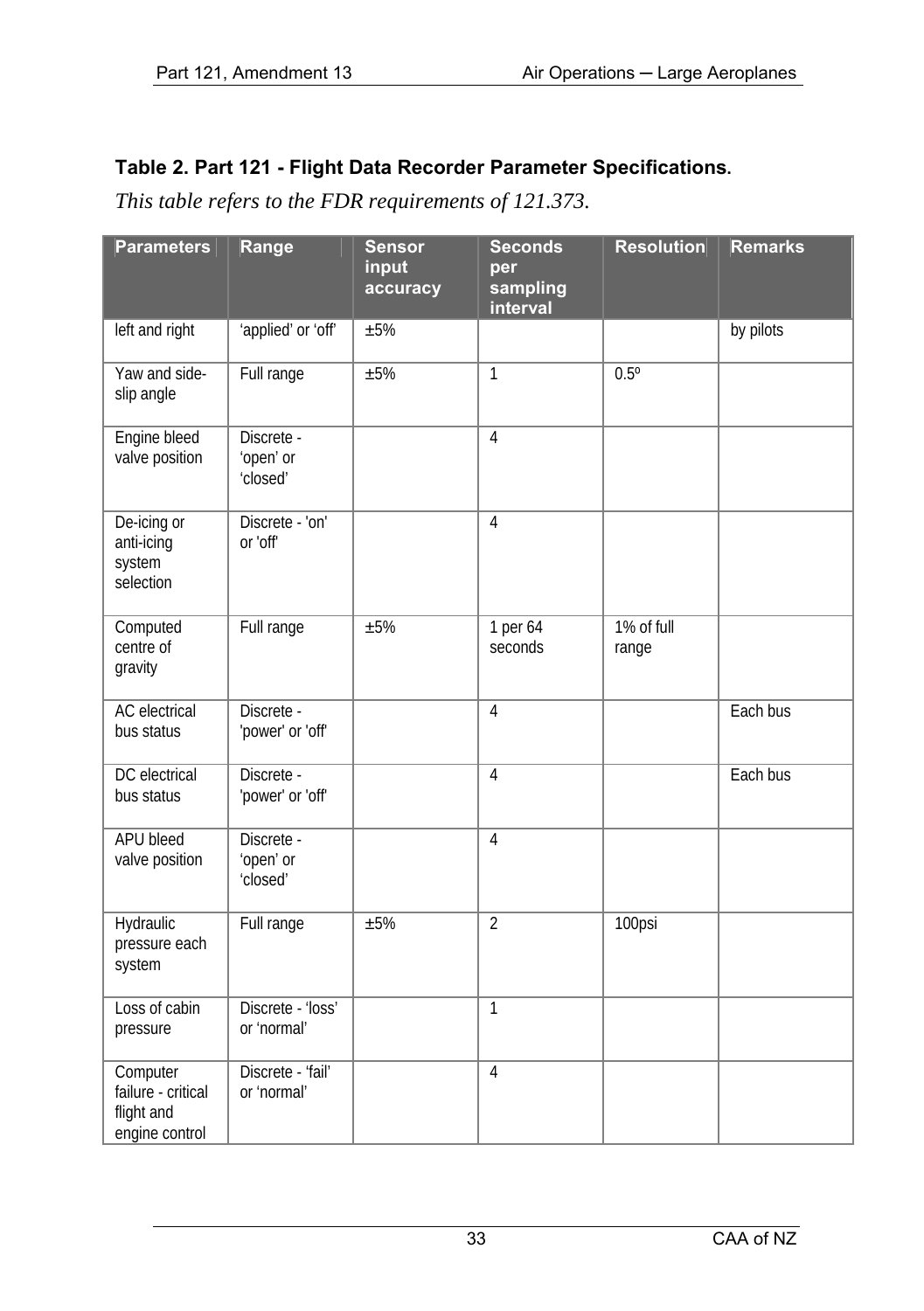| <b>Parameters</b>                                 | Range                          | <b>Sensor</b><br>input<br>accuracy | <b>Seconds</b><br>per<br>sampling<br>interval | <b>Resolution</b>        | <b>Remarks</b>                                                                                                                          |
|---------------------------------------------------|--------------------------------|------------------------------------|-----------------------------------------------|--------------------------|-----------------------------------------------------------------------------------------------------------------------------------------|
| systems                                           |                                |                                    |                                               |                          |                                                                                                                                         |
| <b>HUD</b>                                        | Discrete - 'on'<br>or 'off'    |                                    | $\overline{4}$                                |                          |                                                                                                                                         |
| Para-visual<br>display                            | Discrete - 'on'<br>or 'off'    |                                    | $\overline{1}$                                |                          |                                                                                                                                         |
| Cockpit trim<br>control input<br>position - pitch | Full range                     | ±5%                                | $\mathbf{1}$                                  | 0.2% of full<br>range    | Where<br>mechanical<br>means for<br>control inputs<br>are not available,<br>cockpit display<br>trim positions<br>should be<br>recorded. |
| Cockpit trim<br>control input<br>position - roll  | Full range                     | ±5%                                | $\mathbf{1}$                                  | $0.7\%$ of full<br>range | Where<br>mechanical<br>means for<br>control inputs<br>are not available,<br>cockpit display<br>trim positions<br>should be<br>recorded. |
| Cockpit trim<br>control input<br>position - yaw   | Full range                     | ±5%                                | $\mathbf{1}$                                  | 0.3% of full<br>range    | Where<br>mechanical<br>means for<br>control inputs<br>are not available,<br>cockpit display<br>trim positions<br>should be<br>recorded. |
| Trailing edge<br>flap and cockpit<br>flap control | Full range or<br>discrete each | ±5%                                | $\overline{2}$                                | 0.5% of full<br>range    | Trailing edge<br>flaps and cockpit<br>flap control                                                                                      |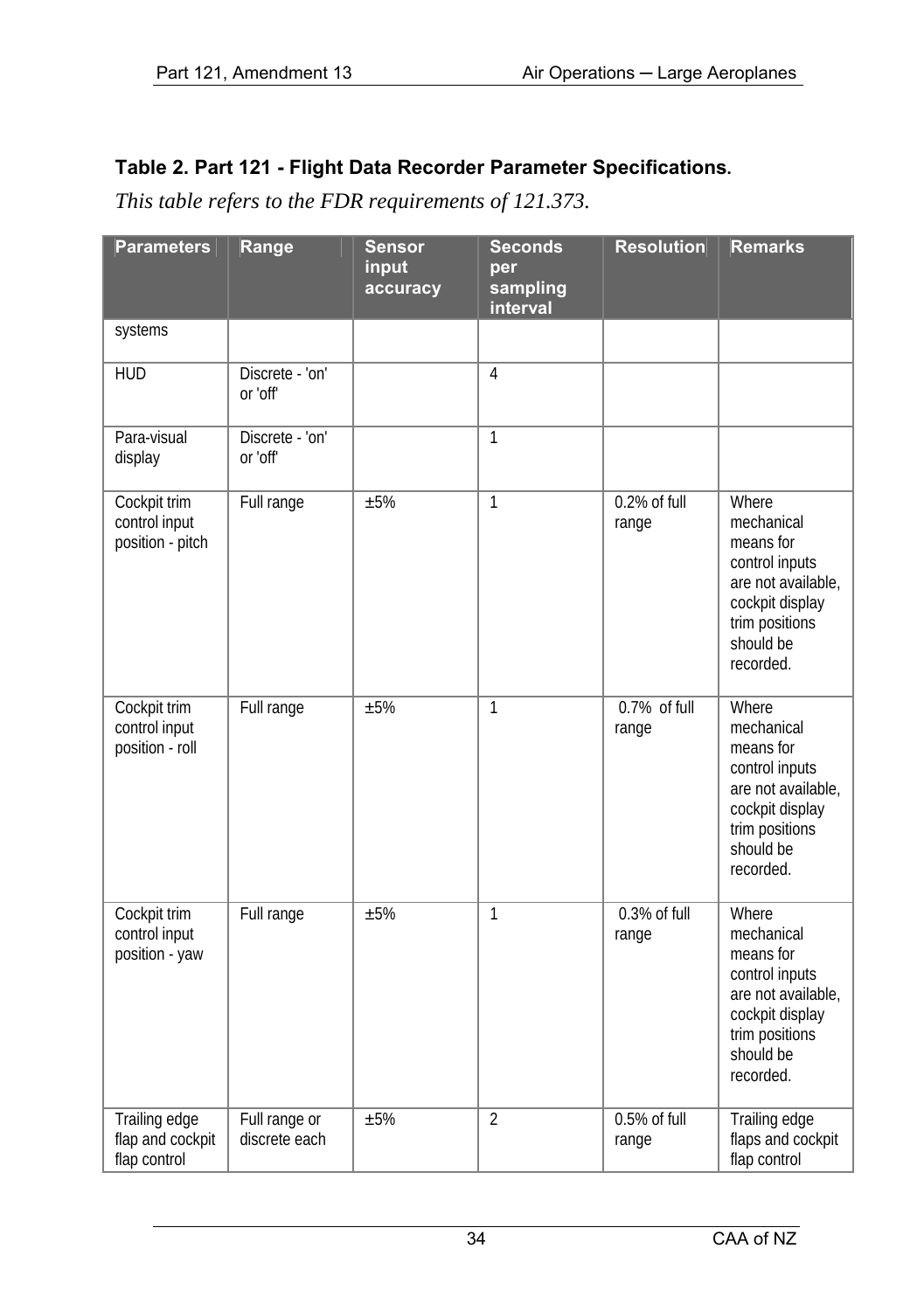*This table refers to the FDR requirements of 121.373.*

| <b>Parameters</b>                                                                                    | Range                                                                                                   | <b>Sensor</b><br>input<br>accuracy | <b>Seconds</b><br>per<br>sampling<br>interval | <b>Resolution</b>        | <b>Remarks</b>                                                                                                                                                                                                                     |
|------------------------------------------------------------------------------------------------------|---------------------------------------------------------------------------------------------------------|------------------------------------|-----------------------------------------------|--------------------------|------------------------------------------------------------------------------------------------------------------------------------------------------------------------------------------------------------------------------------|
| position                                                                                             | position                                                                                                |                                    |                                               |                          | position may<br>each be sampled<br>alternately at<br>four second<br>intervals to<br>provide a sample<br>each 0.5 second                                                                                                            |
| Leading edge<br>flap and cockpit<br>flap control<br>position                                         | Full range or<br>discrete each<br>position                                                              | $+5%$                              | 1                                             | $0.5%$ of full<br>range  |                                                                                                                                                                                                                                    |
| Ground spoiler<br>position and<br>speed brake<br>selection                                           | Full range or<br>discrete each<br>position                                                              | $+5%$                              | 0.5                                           | $0.3%$ of full<br>range  |                                                                                                                                                                                                                                    |
| All cockpit flight<br>control input<br>forces - control<br>wheel, control<br>column, rudder<br>pedal | Full range -<br>control wheel-<br>$±70$ lbs, control<br>column ±85lbs,<br>rudder pedals,<br>$+165$ lbs. | $+5%$                              | 1                                             | $0.3\%$ of full<br>range | For fly-by-wire<br>flight control<br>systems, where<br>flight control<br>surface position<br>is a function of<br>the displacement<br>of the control<br>input device<br>only, it is not<br>necessary to<br>record this<br>parameter |

Notes:

1. For aeroplanes that can demonstrate the capability of deriving either the control input or control movement (one from the other) for all modes of operation and flight regimes only the surface position OR the control position need be sensed. For aeroplanes with non-mechanical control systems (fly-by-wire) both surface and control position must be recorded.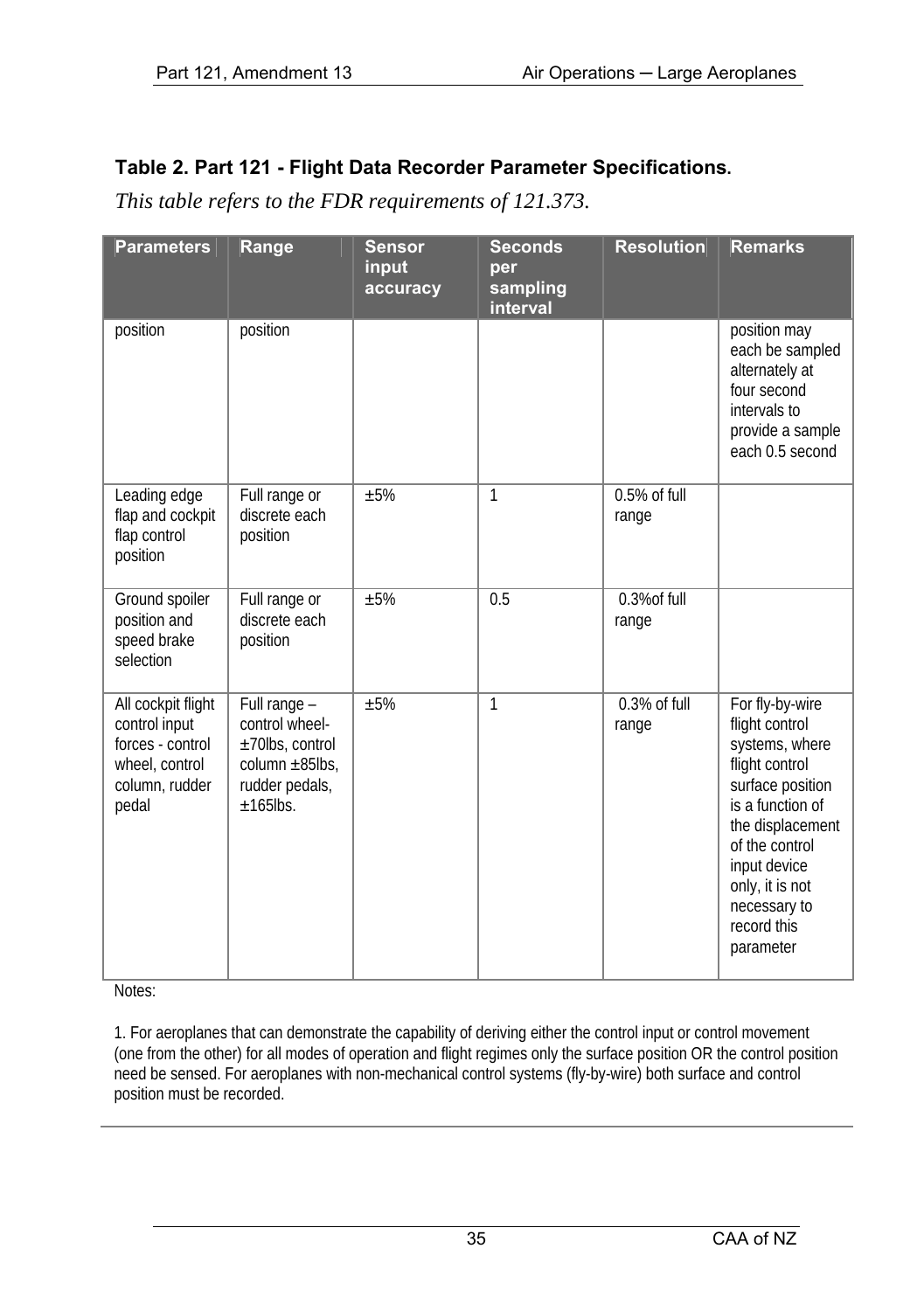# **Consultation Details**

(This statement does not form part of the rules contained in Part 121. It provides details of the consultation undertaken in making the rules.)

## **Comments arising from the NPRM**

The rule amendment was developed under docket 3/CAR/4 and published as NPRM 05-07. The consultation details relating to docket 3/CAR/4 are detailed in each affected rule.

Nine written submissions were received on the NPRM and three commented on the proposed amendments to Part 121.

**The Board of Airline Representatives New Zealand Inc (BARNZ)**  submitted they had no issues with the NPRM. They noted their support for the Air NZ submission on flight data recorder parameters and the periods for investigating and reporting incidents.

**The Aviation Industry Association (AIA)** submitted that they support the concept of an Omnibus Rule. The AIA note that an Omnibus Rule should not address matters of substance but aim to propose administrative rule changes or remove the requirement for an exemption.

The AIA submit that the proposed changes to the Flight Data Recorder Parameter Specifications (FDR) in relation to Petition 3/PET/7 meet the scope for the Omnibus. The AIA is concerned that the remainder of the FDR changes are based on Federal Aviation Administration rules on FDR changes but the FAA FDR rules are in transition. The AIA believe it is inadvisable to propose changes to New Zealand rules without discussion with New Zealand registered operators and the FAA rules are not in their final state.

*CAA comment: Refer to the CAA response to Air New Zealand below.* 

**Air New Zealand** submitted that the CAA should review the amendments to the Part 121 Flight Data Recorder parameters in Appendix B, Table 2. Air NZ is supportive of the intent to align the CAA rules with those of the FAA. NPRM 05-07 proposes to amend the CAA rules on Flight Data Recorder parameters with the current Federal Aviation Regulations (FARs) of the United States. However Air NZ note the FAA currently has a Notice of Proposed Rule Making proposing amendments to the current Federal Aviation Regulations on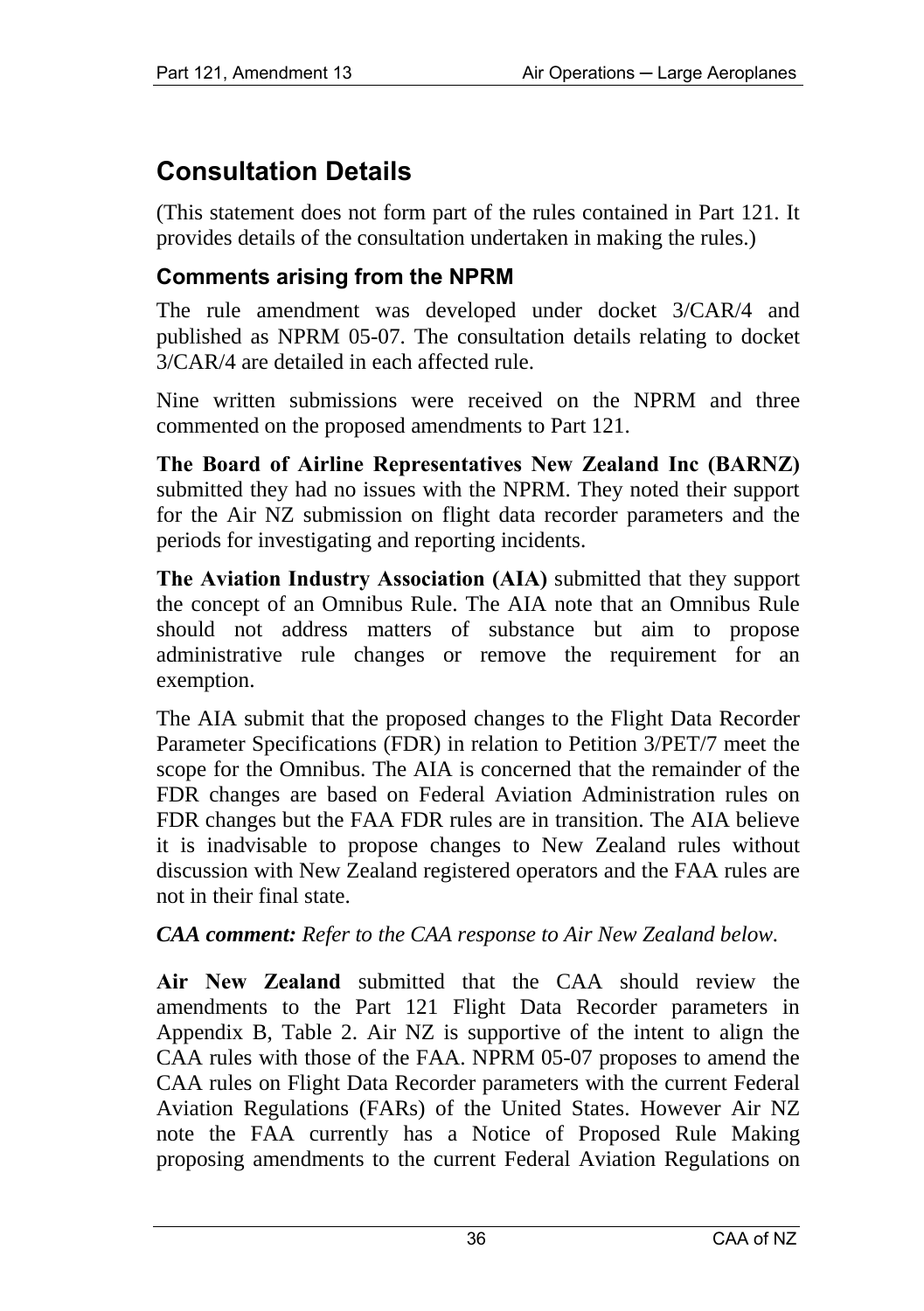Flight Data Recorders. Air NZ also note that the FAA amendments proposed in NPRM FAA-2005-20245 have drawn a great deal of comment especially from Boeing, and if the FARs are amended in accordance with the FAA NPRM then the NZCAA rules will again not harmonise with the FARs.

Air NZ recommends all Flight Data Recorder parameters listed in FAA-2005-20245 are reviewed by the CAA against the Omnibus NPRM 05- 07 proposed amendments for differences.

Air NZ supports proceeding with the amendments to the Flight Data Recorder Parameters 12b and 13b but recommend all other parameters changes be put on hold until FAA changes are finalised. The Air NZ concern is that changes made now may have to be amended if the FAA proposed amendments are finalised.

*CAA comment: The CAA is aware of the proposed FAA Flight Data Recorder amendments and has been in contact with the FAA in regard to the FAA NPRM. The CAA has reviewed all the proposed FAA amendments against current and proposed New Zealand rule changes. The CAA is mindful of the FAA NPRM and the proposed amendments but the FAA amendments are in the process of consultation not a final rule.* 

*As AIR NZ has noted much comment has been made on the proposed parameter amendments. This comment includes a Boeing submission that states the FAA proposed Flight Data Recorder changes not proceed, and the proposed FAA amendments be reissued for comment with appropriate background. The CAA agrees with the Boeing submission as there is no supporting data from the FAA on the changes especially in terms of a safety case.* 

*Following contact with the FAA, who recommend proceeding with the proposed Omnibus changes, and internal CAA discussion the CAA has decided to proceed with the changes proposed in the Omnibus NPRM to harmonise with the current FAA regulations.* 

*If the FAA makes legislative amendments in regard to Flight Data Recorders that return the parameters to the current CAANZ requirements, the CAA will address those changes in a future rule project.*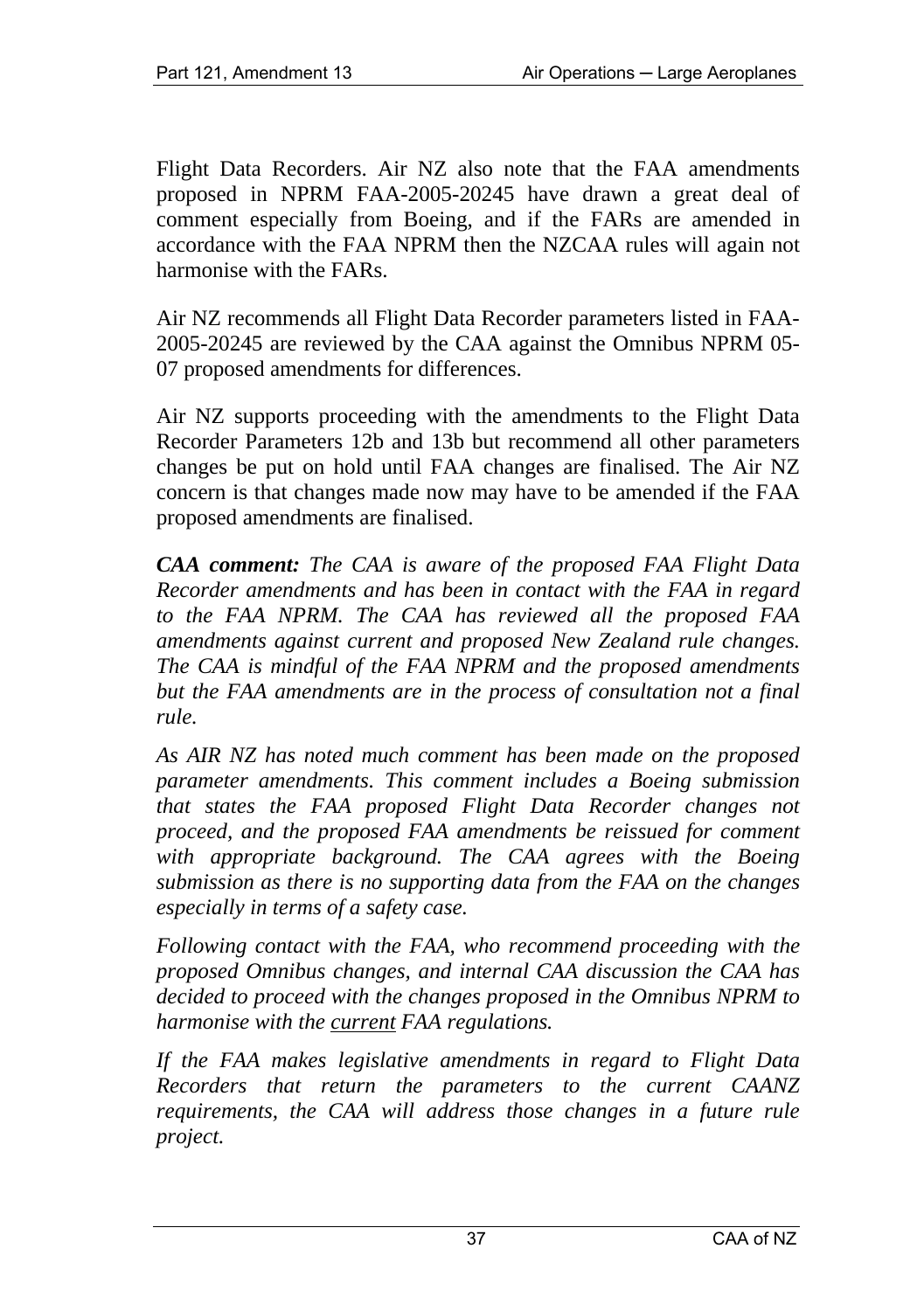**The Air NZ submission** relates specifically to the following Part 121 Flight Data Recorder parameters:

**FAA Parameter 15.** Pitch control surface position. Resolution is 0.3% for existing FAA rule, 0.2% in the existing CAANZ rule. FAA-2005- 20245 proposes to change this to 0.2%, but Boeing comments contest this change without due consultation.

*CAA comment: The CAA has not proposed an amendment to the parameter in the current Part 121 rule.* 

**FAA Parameter 12a & 12b.** Pitch control position. Resolution is 0.2% for existing CAANZ rule, changing to 0.5% in NPRM 05-07, but changing from 0.5% back to 0.2% with FAA-2005-20245, with Boeing comments contesting this change without due consultation.

*CAA comment: The CAA in NPRM 05-07 is proposing an amendment to Pitch Control position (Non fly by wire) which is FAA Parameter 12a and has not proposed an amendment to the parameter Pitch Control position (Fly by wire) which is FAA Parameter 12b. The CAA amendment to Pitch Control position (Non fly by wire) decreases the resolution requirement from 0.2% to 0.5% therefore relaxing the resolution requirement. An operator whose Flight Data Recorder is set at a resolution greater than that stated in the rules is exceeding the minimum standard required by the rule.*

**FAA Parameter 12b.** Pitch control position (fly-by-wire). FAA-2005- 20245 has a series of notes at the bottom of Part 121 Appendix M that modify the requirements for Airbus aircraft. For the A320 Note 3 changes the resolution to 0.275% instead of 0.2%. This difference should be added to the CAANZ rule to allow the A320 to remain in compliance.

*CAA comment: The CAA agrees and the final rule for the Part 121 Pitch control position (fly-by-wire) parameter is amended to 0.275%.*

**FAA Parameter 13b.** Lateral control position (fly-by-wire). FAA-2005- 20245 has a series of notes at the bottom of Part 121 Appendix M that modify the requirements for Airbus aircraft. For the A320 Note 4 changes the resolution to 0.22% instead of 0.2%. This difference should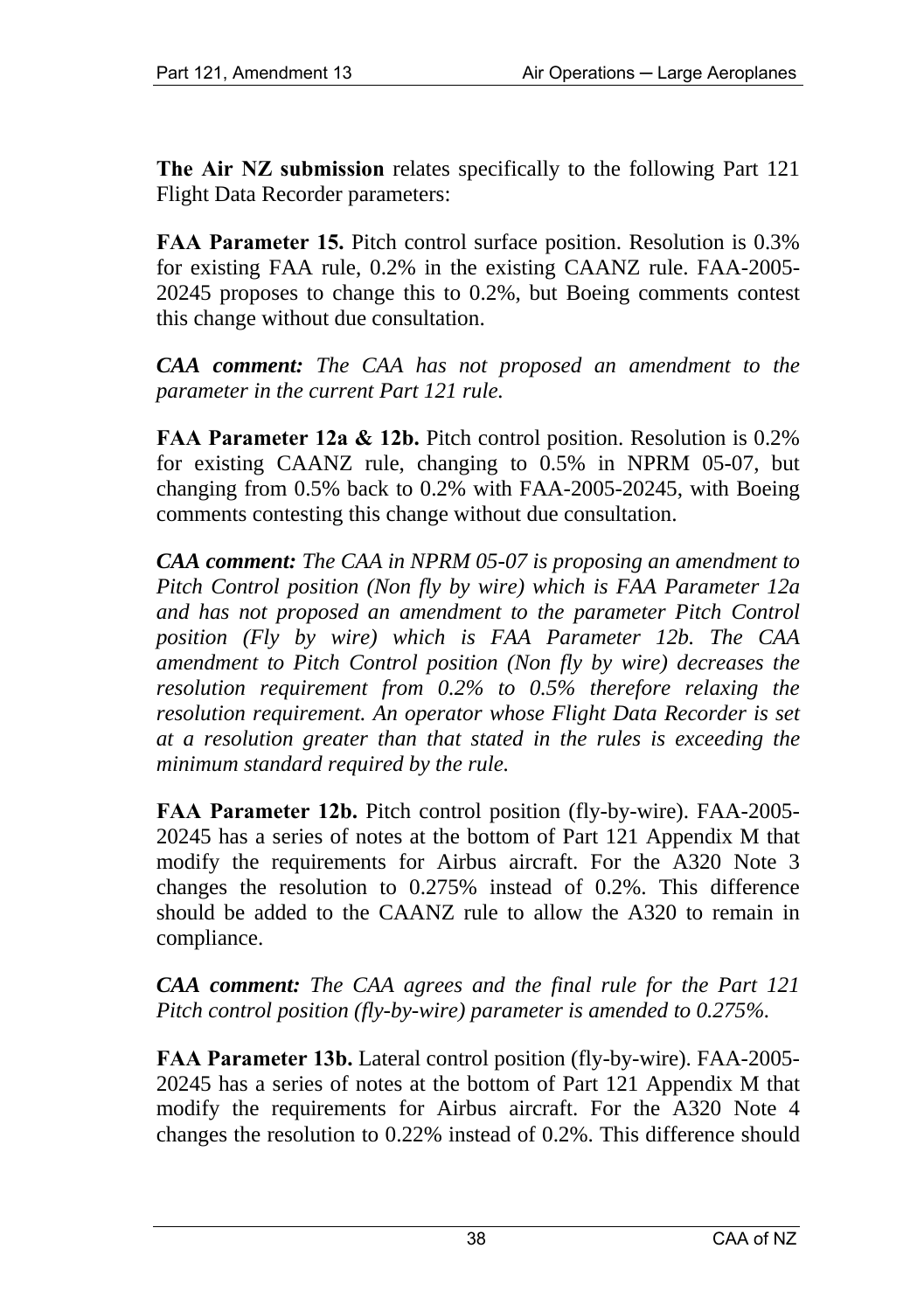be added to the CAANZ rule to allow the A320 to remain in compliance.

*CAA comment: The CAA agrees and the final rule for the Part 121 Lateral control position (fly-by-wire) parameter is amended to 0.22%.*

**FAA Parameters 27 & 28.** Localiser and Glideslope deviation. The FAA rules include an allowance for GPS deviation which is absent from the CAANZ rule.

*CAA comment: The CAA agrees. The final rule is amended to include under both the Localiser, and the Glideslope deviation parameters an allowance for GPS deviation under Part 121, and Part 125.*

**FAA Parameter 88.** All cockpit control input forces. There is a paragraph misalignment with the sensor input accuracy. The numbers +/-70lbs, +/-85lbs, +/- 165lbs relate to the Range column and not to the Sensor Input Accuracy column – refer to FAA-2005-20245 for the correct alignment.

*CAA comment: The CAA agrees and the final rule for All cockpit control input forces under Part 121, and Part 125 is amended to put this information under the correct column.*

**FAA Parameter 88.** All cockpit control input forces. Resolution is 0.2% existing CAANZ rule, changing to 0.3% NPRM 05-07, but changing back to 0.2% FAA-2005-20245, with Boeing comments contesting this change without due consultation.

*CAA comment: The CAA proposed amendment decreases the resolution requirement from 0.2% to 0.3% therefore relaxing the resolution requirement. An operator whose Flight Data Recorder is set at a resolution greater than that stated in the rules is exceeding the minimum standard required by the rule.*

**Rule 121.163(b)** Air NZ notes the revision to this rule only refers to runways published in the AIPNZ. Air NZ states there are significant benefits to Air New Zealand being able to conduct reduced takeoff minima procedure at overseas airport.